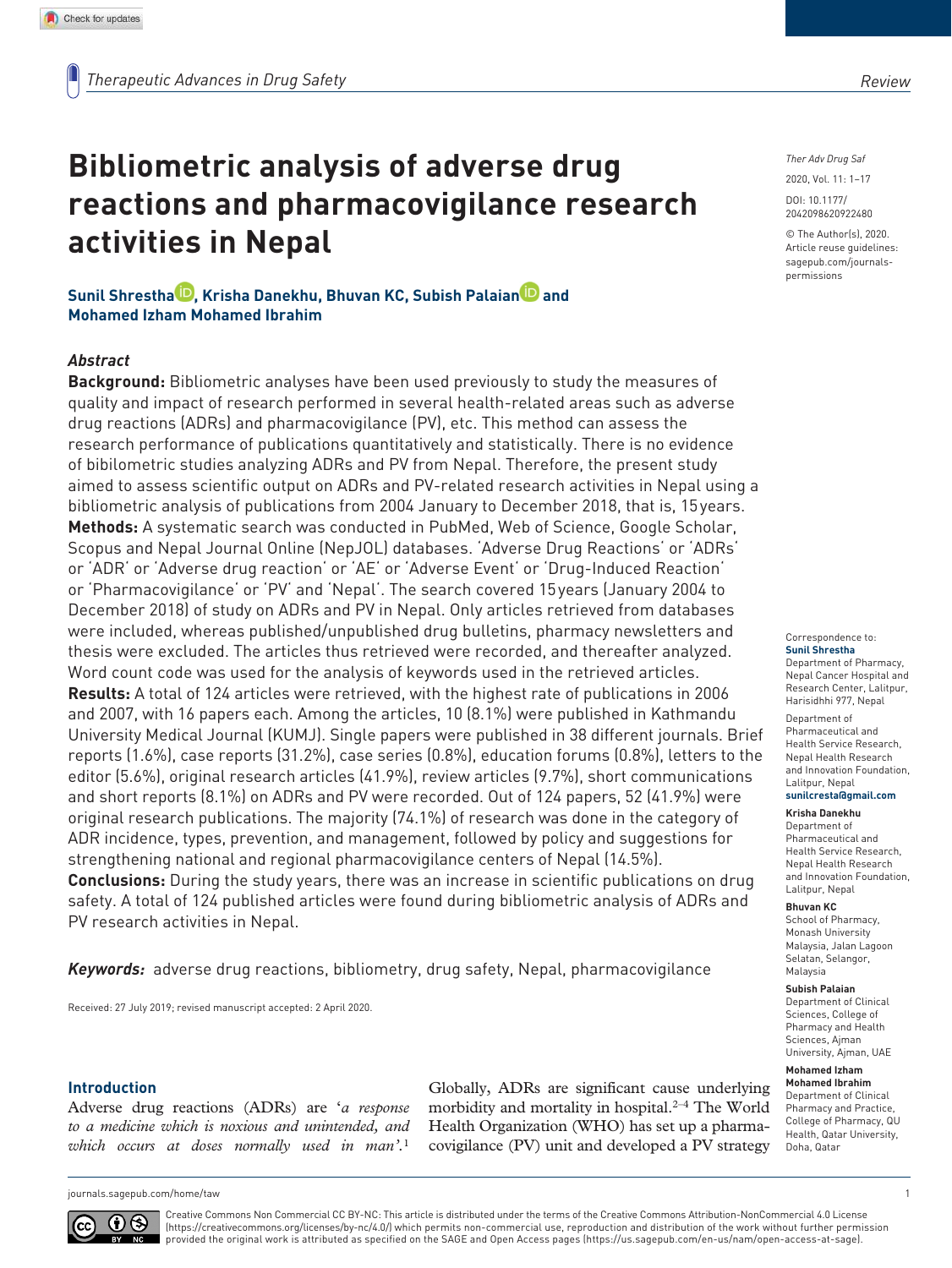to coordinate ADR detection, reporting, and monitoring at a global level, which is managed through the Uppsala Monitoring Center (UMC) based in Sweden.<sup>5</sup> PV is defined as 'the science and activities relating to the detection, assessment, understanding, and prevention of adverse effects or any other possible drug-related problems'.<sup>6</sup> For healthcare organizations and providers, PV is a program to monitor the adverse effects of medications and prevent its occurrence in patients, and to promote patient safety and wellbeing.<sup>7</sup> Nepal joined the WHO Pharmacovigilance program in July 2006.<sup>8</sup> A National Pharmacovigilance Center was set up at the Department of Drug Administration (DDA) to monitor PV activities in Nepal. Presently, there are 15 regional PV centers in Nepal. As of now, 831 ADR reports have been reported to the National Pharmacovigilance Center at the DDA.<sup>9</sup> Several studies have been performed in Nepal on ADRs and PV. Review and analysis of these studies will enhance the understanding of PV in Nepal, and suggest ways to improve PV practice.

As bibliometric analysis measures the quality and impact of research yields,<sup>10</sup> it might be helpful to obtain information on ADR reporting and the various activities run by PV centers in Nepal. Evaluation is generally performed by measuring different metrics such as citation counts, H-index, field-weighted citation impact, outputs in top percentiles, journal impact factor, cite score, SCImago journal rank, and Scopus SNIP.<sup>11</sup>

Only a limited number of bibliometric analyses regarding medication errors and adverse drug events have been carried out. Hung-HC reported a bibliometric analysis of medication errors and adverse drug events studies from 1961 to 2013.<sup>12</sup> The database search revealed 3343 and 3342 documentations of medication errors and adverse drug events, respectively. Similarly, utilizing bibliometric visualization techniques, Rodrigues *et al*. <sup>13</sup> carried out a study that analyzed the pattern of literature in patient safety that suggests research directions for the future. The latter study showed the frequency of published articles and types of publications regarding PV and ADRs, <sup>14</sup> whereas our present study focuses on the impact of those published papers in different journals.

Bibliometric review is different from systematic review, and is considered a good tool for the evaluation of the pattern and advancement of research activities in a certain field over a period of time utilizing the literature system and available literature in certain area as research objects, and breaking down the literature quantitatively and qualitatively.15 Bibliometric analysis examines bibliographical works within a specific field, theme, institution, or nation-state. It can depict changes and developments in a specific field over a period of time through the analysis of research publications in that field during that given time.<sup>16</sup> This can be useful for investigators in assessment of research results, finding gaps, and suggesting that more research be carried out in areas that have not yet been explored, or for future pathways.<sup>17</sup>

In Nepal, not much information is available on PV research and other activities. One can find studies on PV in Nepal in different Nepalese and international journals. However, no information is available on the nature, pattern, outcomes, and other details of such studies. As a result, the state of PV research, research gaps, and practical recommendations to improve PV practice are lacking. To our knowledge, this is the first effort from the Nepalese pharmacy sector to use a bibliometric approach to explore PV- and ADR-related research activities in Nepal. This bibliometric analysis is important in the field of pharmacy practice since it will provide a comprehensive overview of at current research trends on PV and ADRs in Nepal.

#### **Methods**

#### *Study design*

This study is a bibliometric review of PV and ADRs in Nepal.

#### *Search strategy and database used*

A systematic search was conducted in PubMed, Web of Science (WoS), Google Scholar, Scopus, and Nepal Journal Online (NepJOL) databases using the search terms 'Adverse Drug Reactions' or 'ADRs' or 'ADR' or 'Adverse drug reaction' or 'AE' or 'Adverse Event' or 'Drug-Induced Reaction' or 'Pharmacovigilance' or 'PV' and 'Nepal'. The search terms included terms describing and covering all fields in PV and ADRs using MeSH terms in PubMed (Table 1) combined with 'Nepal'. A systematic search utilizing both Nepali and English databases was performed.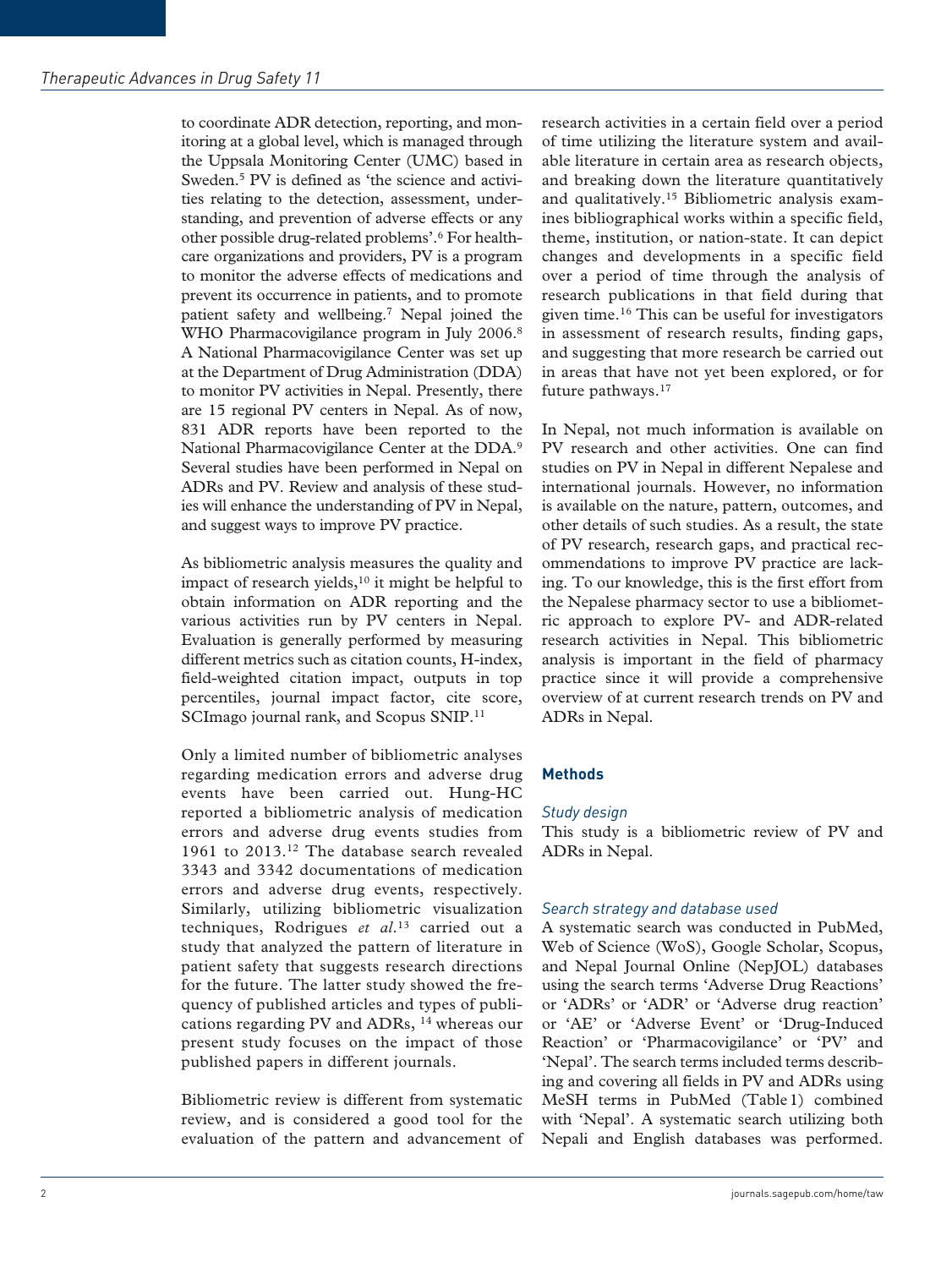**Table 1.** MeSH keywords (for search in electronic databases both in English).

- Adverse Drug reaction
- ADRs
- ADR Reporting
- Adverse Events
- AEs
- Case report
- Drug-Induced
- Drug-Induced reaction
- Drug Safety
- Pharmacovigilance
- PV
- Reporting

The search covered the period from January 2004 to December 2018 using Medline/PubMed, Index Copernicus, Web of Science, and Scopus. Google and Google Scholar search engines were also used. The Nepalese electronic database included was NepJOL, where 150 journals are listed.

# *Inclusion and exclusion criteria*

Different article types, such as original research articles, case reports, review articles, short communications, letters to the editor, brief reports, case series, and education forums by Nepalese authors are included in this study. Articles in the English language, with publication dates between January 2004 and December 2018, relevant to PV and ADRs, and research (or review) based on the Nepalese scenario, were included.

Drug bulletins, articles not published in online journals, online pharmacy newsletters, conference presentations, etc. were excluded. No manual search was performed in libraries of different universities. Papers published in local language were also excluded. We excluded papers published before January 2004 and after December 2018. A flowchart of the operational framework of a bibliometric study is shown in Figure 1.

# *Data collection and validation*

On the basis of inclusion and exclusion criteria, two authors independently extracted data from all included publications, including titles, keywords, publication dates, authors, publishing journals, sum of citations, H-index, and so on. The information obtained from the different database were

entered in MS-Excel 2010. All the information is again checked and screened by the other two authors. For the validity of the search strategy, two co-authors manually reviewed the 124 articles from the study period.

# *Data analysis and visualization*

Databases were exported to Excel, and then to IBM SPSS Statistics 26 software package (IBM Corp. Release 2019. IBM SPSS Statistics for Windows, Version 26.0. Armonk, NY: IBM Corp.). Descriptive analyses of key descriptive study variables were also conducted and are summarized in the tables and figures.

The data exported included:

- title of journal,
- title of paper,
- author's name,
- number of authors,
- published year,
- keywords,
- journal impact factor (IF),
- International Standard Serial Number (ISSN), and
- H-index of the journals

On the basis of the main objectives(s) of the study, articles were classified by two independent reviewers into five categories:

- 1. ADRs (incidence, types, prevention and management);
- 2. policy and suggestions for strengthening national and regional PV centers of Nepal;
- 3. knowledge, attitude, and practice of PV and ADR among healthcare professionals and consumers;
- 4. PV and ADR educational interventions among health care professionals and consumers; and
- 5. drug withdrawal due to ADRs.

ADR incidence, types, prevention, and management is further divided into domains:

- i. Cutaneous adverse drug reactions;
- ii. ADRs due to generally prescribed drugs;
- iii. ADRs related to antitubercular medicines;
- iv. ADRs related to chemotherapy drugs;
- v. ADRs due to antihypertensive medicines;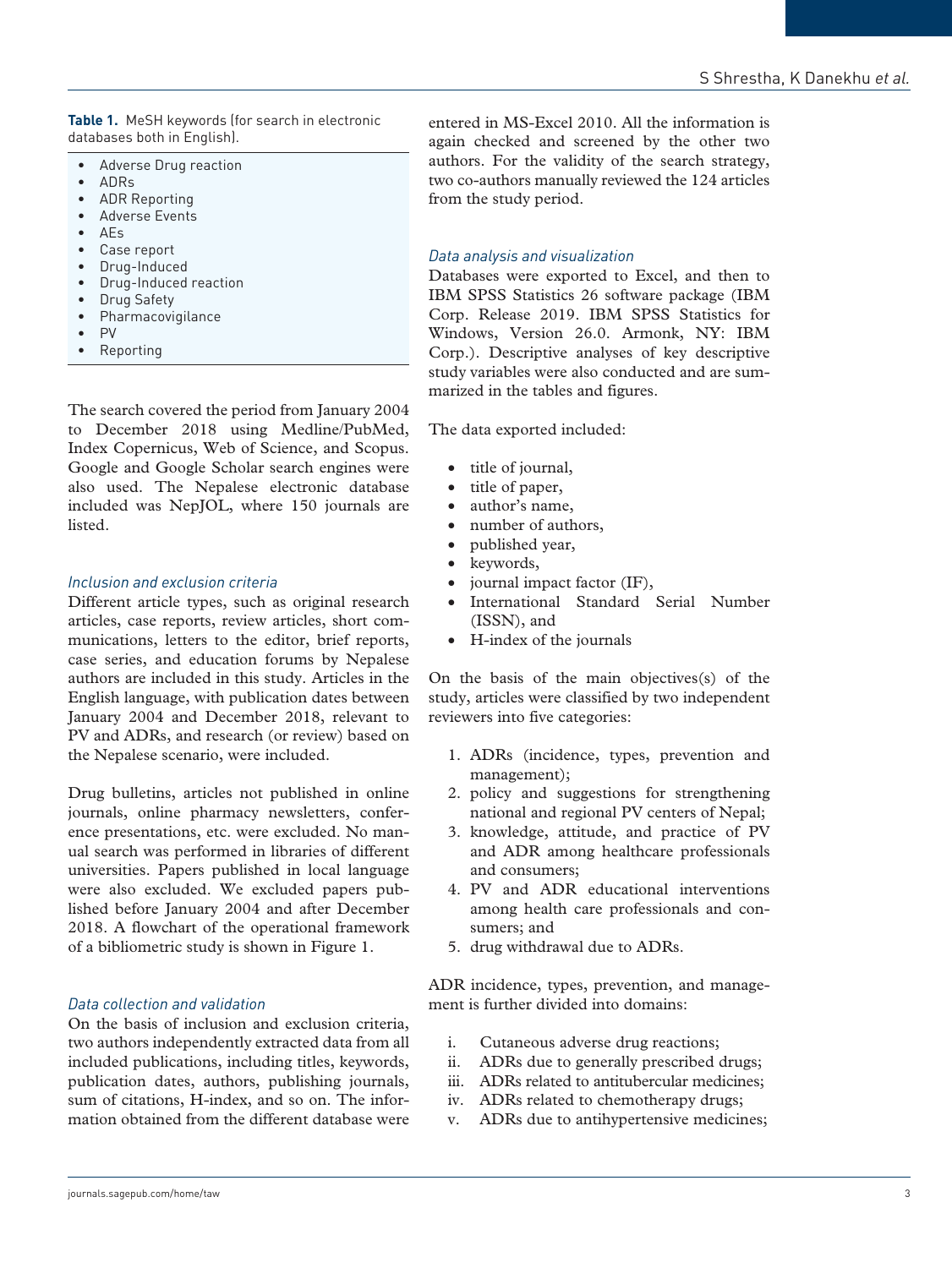

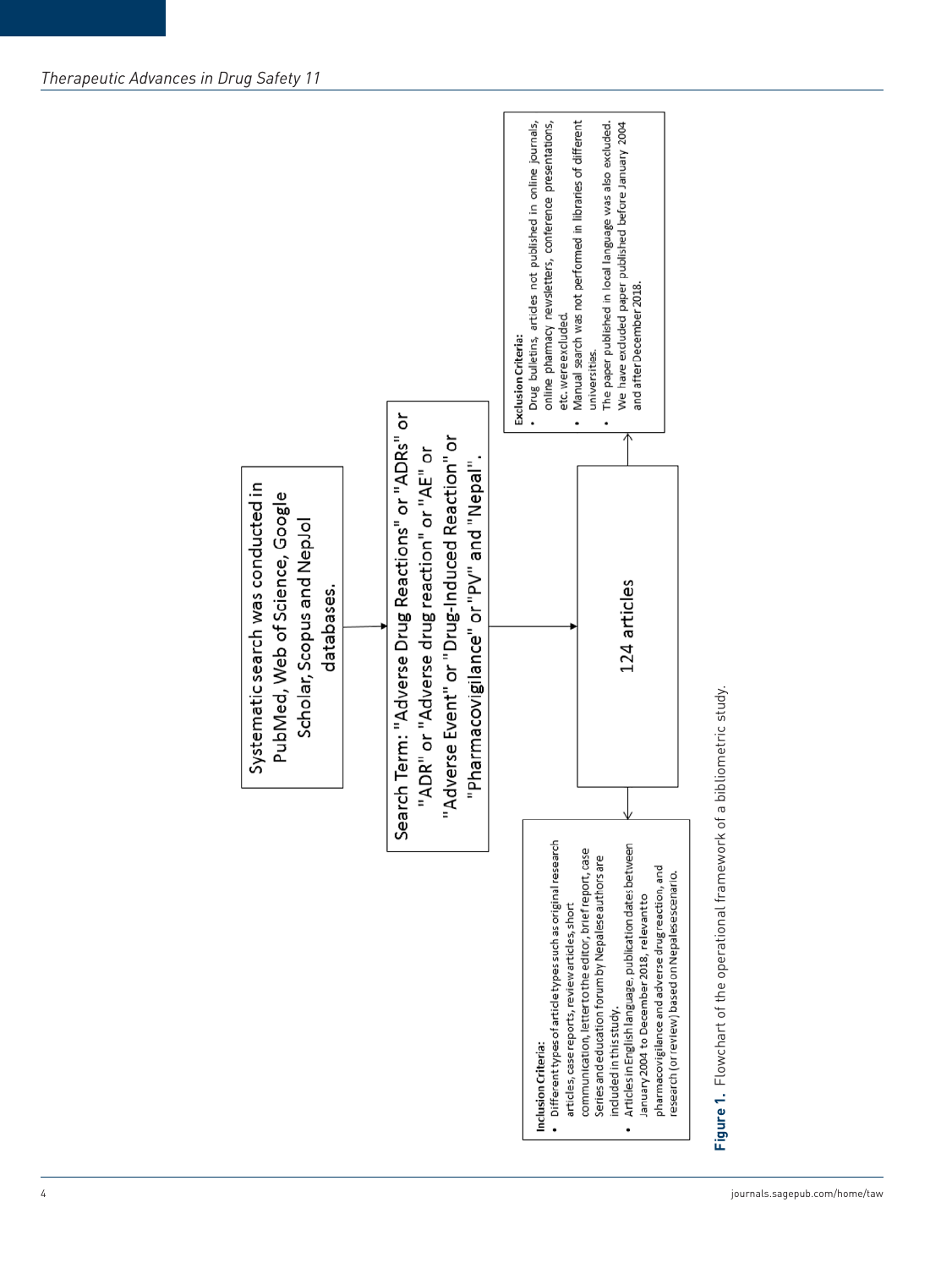- vi. ADRs related neuropsychiatric manifestations;
- vii. ADRs due to antileprotic medicines;
- viii. ADRs related to antileprotic medicines;
- ix. ADRs related to oral hypoglycemic agents;
- x. ADRs due to anti filarial medicines; and
- xi. others [ADRs such as hematological reactions, gastrointestinal (GI) distress].

Analysis of keywords obtained from all articles included in this study was done using the Word Cloud generator.

# *Ethical approval*

The data were downloaded from numerous databases such as PubMed, Scopus, and secondary data. The study did not involve any interactions with human subjects or human materials. There were no ethical questions about the data. Approval of an ethics committee was not necessary.

#### **Results**

A total of 124 articles were reviewed and analyzed.18–144

#### *Annual number of ADRs and PV publications in Nepal*

Figure 2 shows the distribution of papers on PV and ADRs by year of publication. Of the articles retrieved, it was found that the years 2006 and 2007 recorded the highest number of publications, that is, 16 publications, whereas in 2004 there were only two publications. The increase in the number of articles published in the period under consideration is shown in Figure 2.

#### *Average author per article*

The average number of authors per paper was 4.10 [standard deviation  $(SD) = 1.68$ ]; 28 papers were authored by 3 authors, whereas 1 paper was written by 10 authors. Only three articles were written by a single author. Table 2 lists the average number of authors per article.

#### *List of journals with frequency of papers published with IF, ISSN, and H-Index*

The distribution of different journals  $(n=63)$  in which the reviewed articles appeared, papers with journal impact factor, and ISSN are listed in Table 3. The highest number of articles were published in the Kathmandu University Medical Journal (KUMJ; 8.0%) followed by the Journal of Institute of Medicine (JIOM; 5.6%). A total of 38 single papers were published in different scientific journals. Online search was performed using Scientific Journal Ranking (SJR) for searching ISSN, H-index number, and SJR factor or impact factor of the journal. For those journals not found on SJR website, the journal homepage containing ISSN and impact factor was considered. Those not found in SJR or journal page were listed as not available (NA).

#### *Different types of publications recorded*

Different types of articles were recorded, as shown in Table 4. Brief reports, case reports, education forums, letters to the editor, original research articles, review articles, short communications, and short reports on ADR and PV were published. The number of original research articles published was 52 (41.9%), followed by 39 (31.2%) case reports.

#### *Research categories and research domains*

The different types of articles published in different categories and research domains are shown in Table 5. Most (74.1%) research was done in the category of ADRs (incidence, types, prevention and management) followed by policy, and suggestions for strengthening national and regional PV centers of Nepal (14.5%).

#### *Analysis of keywords using the Word cloud generator*

The image generated based on the keywords extracted from the articles using Word cloud generator can be seen in Figure 3. As an example, keywords like 'adverse drug reactions', 'pharmacovigilance' and 'Nepal' appear larger than other words, demonstrating that they have been mentioned in the articles most commonly.

#### **Discussion**

The results of this study show that 124 articles were published in different journals covering ADR and PV in the Nepalese context. This is the output from the past 15 years, covering 2004 to 2018, and is the first article analyzing the bibliometric of ADR and PV in Nepal.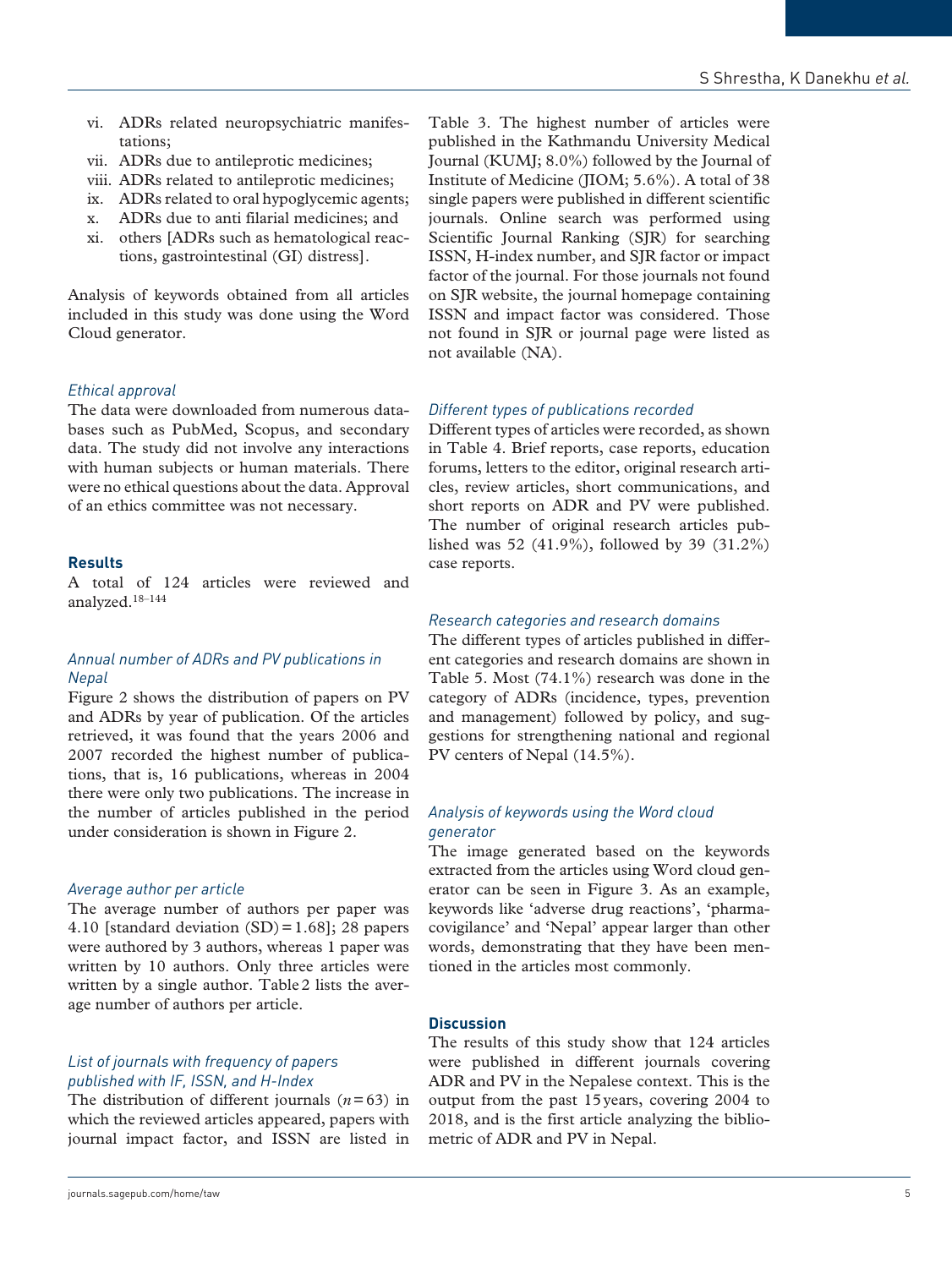

Distribution of papers by year of publication

**Figure 2.** Annual number of ADR and PV publications in Nepal. ADR, adverse drug reaction; PV, pharmacovigilance.

| Average number Frequency (n)<br>of authors |                | Percent (%) |
|--------------------------------------------|----------------|-------------|
| 1                                          | 3              | 2.4         |
| 2                                          | 20             | 16.1        |
| 3                                          | 28             | 22.6        |
| 4                                          | 24             | 19.4        |
| 5                                          | 24             | 19.4        |
| 6                                          | 15             | 12.1        |
| 7                                          | 7              | 5.6         |
| 8                                          | $\overline{2}$ | 1.6         |
| 10                                         | 1              | 0.8         |
| Total                                      | 124            | 100.0       |

**Table 2.** Average number of authors per article.

Only 52 articles were original research articles based on the practice of PV in Nepal. The annual number of publications varied and was skewed over the years, with only two papers in the year 2004 and 16 publications in the year 2006 and 2007. Pattern of ADR reporting, especially to the regional PV centers and teaching hospitals, has been quite consistent.<sup>22,94</sup> However, studies on different aspects of ADR and PV have not been carried out in a similar fashion. This may be because not all secondary and tertiary hospitals have PV centers of their own and PV has not received the research focus it should.

Most of the articles were descriptive in nature and were published in Nepalese journals, none of which have an impact factor. Furthermore, some of these journals were also non-indexed. None of the studies involved randomized controlled trials or were interventional studies. It shows that more rigorous studies with sound research designs are required to evaluate the overall state of PV and ADR in Nepal and improve it further.

Analyses of the keywords of these articles showed that the focus of the articles was on PV, ADR, Nepal, consumers, adverse effect, chemotherapy, antibacterial agents, casualty assessment, Naranjo algorithm, etc. The articles were focused on the PV programs and ADR assessment, reporting, ADRs due to antibiotics, chemotherapy and other medicines, and consumer and community involvement in the PV process.

By and large, there is a need to carry out more studies on ADR and PV in Nepal to improve the state of PV and promote quality use of medicines.

#### *Strengths and limitations of this study*

To the authors' knowledge, this study is the first bibliometric research to assess research activity in the field of PV and ADRs conducted in Nepal. This research highlights trends in drug safety research patterns in Nepal. However, this study has a number of limitations, which need to be listed. First, this study is limited only to research activities of PV and ADRs conducted in the country of Nepal, and PV activities in Nepal are still in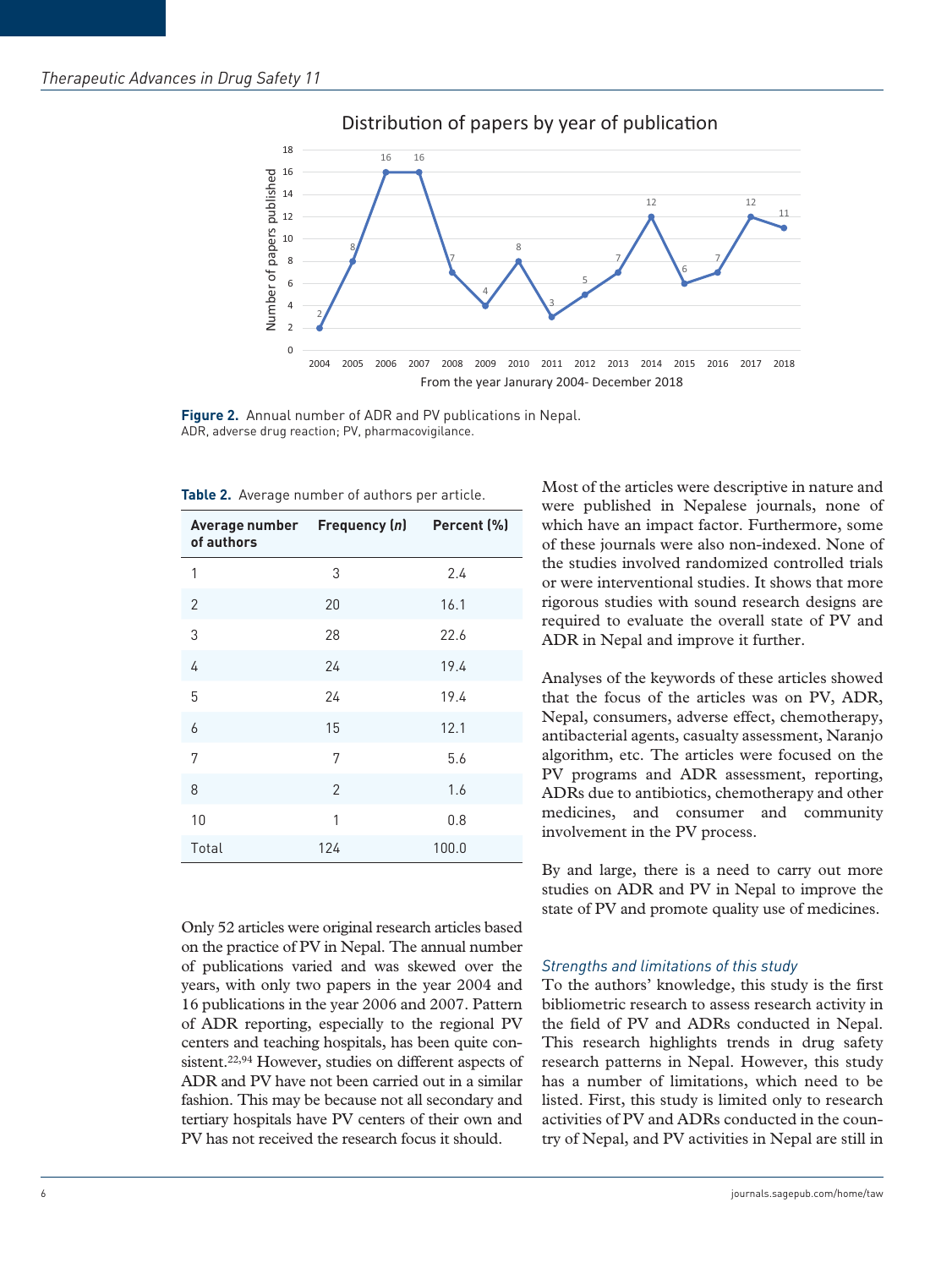# **Table 3.** List of journals with IF and ISSN.

| Sample<br>number | Name of journal                                                  | <b>Frequency</b> | <b>Percent</b> | Journal impact<br>factor/SJR<br>2017 | <b>ISSN</b>          | H-index   |
|------------------|------------------------------------------------------------------|------------------|----------------|--------------------------------------|----------------------|-----------|
| $\mathbf{1}$     | Acta Dermatovenerol APA                                          | 1                | 0.8            | <b>NA</b>                            | <b>NA</b>            | <b>NA</b> |
| 2                | American Journal of Pharmaceutical<br>Education                  | 1                | 0.8            | 0.62/Q1                              | 00029459, 15536467   | 49        |
| 3                | Annals of Pharmacotherapy                                        | $\mathbf{1}$     | 0.8            | 1.1/Q1                               | 15426270, 10600280   | 100       |
| 4                | Archives of Pharmacy Practice                                    | $\mathbf{1}$     | 0.8            | 0.1/Q4                               | 2045080X             | 1         |
| 5                | Asia Pacific Allergy                                             | 1                | 0.8            | 0.62/Q2                              | 22338276, 22338268   | 3         |
| 6                | <b>Asian Journal of Medical Sciences</b>                         | $\mathbf{1}$     | 0.8            | <b>NA</b>                            | 2467-9100, 2091-0576 | <b>NA</b> |
| 7                | Australasian Medical Journal                                     | 5                | 4.0            | 0.32/Q2                              | 18361935             | 16        |
| 8                | <b>BMC</b> pharmacology & toxicology                             | 1                | 0.8            | 0.78/Q2                              | 20506511             | 19        |
| 9                | <b>BMC Research Notes</b>                                        | 1                | 0.8            | 0.69/Q2                              | 17560500             | 52        |
| 10               | Clinical Pharmacology: Advances and<br>Applications              | 2                | 1.6            | 0.97/Q2                              | 11791438             | 18        |
| 11               | Dermatology Online Journal                                       | 1                | 0.8            | 0.33/Q3                              | 10872108             | 35        |
| 12               | Drug Information Journal                                         | $\mathbf{1}$     | 0.8            | <b>NA</b>                            | <b>NA</b>            | <b>NA</b> |
| 13               | <b>Drug Safety</b>                                               | 1                | 0.8            | 1.45/Q1                              | 1145916              | 112       |
| 14               | <b>Health Renaissance</b>                                        | $\overline{2}$   | 1.6            | <b>NA</b>                            | 1994-7208            | <b>NA</b> |
| 15               | Indian Journal of Psychological Medicine                         | 1                | 0.8            | 0.37/Q3                              | 09751564, 02537176   | 13        |
| 16               | Indian Journal of Pharmacology                                   | $\mathbf{1}$     | 0.8            | 0.41/Q3                              | 19983751, 02537613   | 49        |
| 17               | International Journal of Basic & Clinical<br>Pharmacology        | 1                | 0.8            | <b>NA</b>                            | 2279-0780            | <b>NA</b> |
| 18               | International Journal of Health Sciences<br>and Research         | 1                | 0.8            | <b>NA</b>                            | 2249-9571            | <b>NA</b> |
| 19               | International Journal of Pharmaceutical<br>& Biological Archives | 1                | 0.8            | <b>NA</b>                            | 2581-4303            | <b>NA</b> |
| 20               | International Journal of<br>Pharmacovigilance                    | 2                | 1.6            | <b>NA</b>                            | 2476-2431            | <b>NA</b> |
| 21               | International Journal of Pharmacy                                | 1                | 0.8            | <b>NA</b>                            | 2249-1848            | <b>NA</b> |
| 22               | International Journal of Risk and Safety<br>in Medicine          | $\overline{2}$   | 1.6            | 0.32/Q3                              | 9246479              | 19        |
| 23               | Journal of BP Koirala Institute of Health<br><b>Sciences</b>     | $\mathbf{2}$     | 1.6            | <b>NA</b>                            | 2616-0323, 2616-0390 | <b>NA</b> |
| 24               | Journal of Chitwan Medical College                               | $\mathfrak{Z}$   | 2.4            | <b>NA</b>                            | 2091-2412, 2091-2889 | <b>NA</b> |
| 25               | Journal of Clinical and Diagnostic<br>Research                   | $\boldsymbol{7}$ | 5.6            | 0.35/Q3                              | 0973709X             | 22        |

*(Continued)*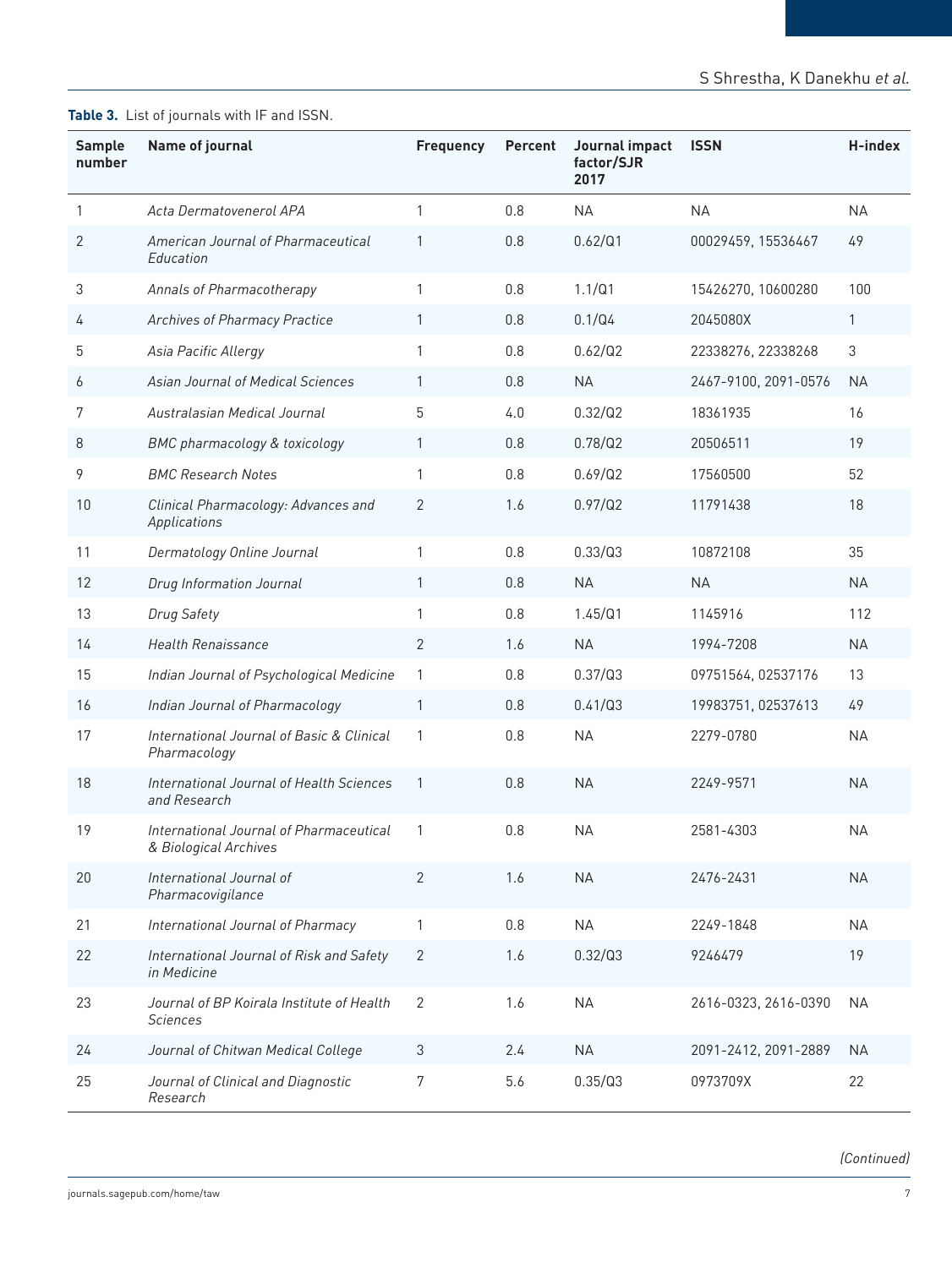# *Therapeutic Advances in Drug Safety 11*

#### **Table 3.** (Continued)

| <b>Sample</b><br>number | Name of journal                                                        | <b>Frequency</b> | Percent | Journal impact<br>factor/SJR<br>2017 | <b>ISSN</b>          | H-index   |
|-------------------------|------------------------------------------------------------------------|------------------|---------|--------------------------------------|----------------------|-----------|
| 26                      | Journal of College of Medical Sciences-<br>Nepal                       | 3                | 2.4     | <b>NA</b>                            | 2091-065, 2091-0673  | <b>NA</b> |
| 27                      | Journal of Gandaki Medical College-<br>Nepal                           | 2                | 1.6     | <b>NA</b>                            | 2070-4240            | <b>NA</b> |
| 28                      | Journal of Institute of Medicine                                       | 7                | 5.6     | <b>NA</b>                            | 0259-0972            | <b>NA</b> |
| 29                      | Journal of Kathmandu Medical College                                   | 1                | 0.8     | <b>NA</b>                            | 2091-1785, 2091-1793 | <b>NA</b> |
| 30                      | Journal of Lumbini Medical College                                     | 1                | 0.8     | <b>NA</b>                            | 2542-2618, 2392-4632 | <b>NA</b> |
| 31                      | Journal of Nepal Health Research<br>Council                            | 1                | 0.8     | 0.15/Q4                              | 19996217             | 8         |
| 32                      | Journal of Nepal Paediatric Society                                    | 1                | 0.8     | 0.11/Q4                              | 19907974, 19907982   | 6         |
| 33                      | Journal of Nepal Pharmaceutical<br>Association                         | 1                | 0.8     | <b>NA</b>                            | 0253-8261            | <b>NA</b> |
| 34                      | Journal of Nepalese Society of<br>Periodontology and Oral Implantology | 1                | 0.8     | <b>NA</b>                            | 2863, 2565-4845      | <b>NA</b> |
| 35                      | Journal of Oncology Pharmacy Practice                                  | 1                | 0.8     | 0.59/Q2                              | 1477092X, 10781552   | 26        |
| 36                      | Journal of Pakistan Association of<br>Dermatologists                   | 6                | 4.8     | 0.18/Q3                              | 15609014             | 10        |
| 37                      | Journal of Pharmacy Practice                                           | 1                | 0.8     | 0.41/Q3                              | 8971900              | 21        |
| 38                      | Journal of Pharmacy Practice and<br>Research                           | 2                | 1.6     | 0.16/Q3                              | 1445937X             | 19        |
| 39                      | Journal of Psychiatrists' Association of<br>Nepal                      | 2                | 1.6     | <b>NA</b>                            | 2091-2862, 2350-8949 | <b>NA</b> |
| 40                      | Journal of Society of Anesthesiologists<br>of Nepal                    | 2                | 1.6     | <b>NA</b>                            | 2362-1281, 2467-9119 | <b>NA</b> |
| 41                      | Journal of the Nepal Medical Association                               | 2                | 1.6     | 0.13/Q4                              | 282715               | 15        |
| 42                      | Journal of the Pakistan Medical<br>Association                         | 1                | 0.8     | 0.28/Q3                              | 309982               | 35        |
| 43                      | Kathmandu University Journal of<br>Science, Engineering and Technology | 1                | 0.8     | <b>NA</b>                            | 1816-8752            | <b>NA</b> |
| 44                      | Kathmandu University Medical Journal<br>(KUMJ)                         | 10               | 8.1     | 0.17/Q3                              | 18122078, 18122027   | 20        |
| 45                      | Medical Journal of Shree Birendra<br>Hospital                          | 1                | 0.8     | <b>NA</b>                            | 2091-0185, 2091-0193 | <b>NA</b> |
| 46                      | Nepal Journal of Dermatology,<br>Venereology & Leprology               | 5                | 4.0     | <b>NA</b>                            | 2091-0231, 2091-167X | <b>NA</b> |
| 47                      | <b>Nepal Journal of Epidemiology</b>                                   | 2                | 1.6     | <b>NA</b>                            | 2091-0800            | <b>NA</b> |

*(Continued)*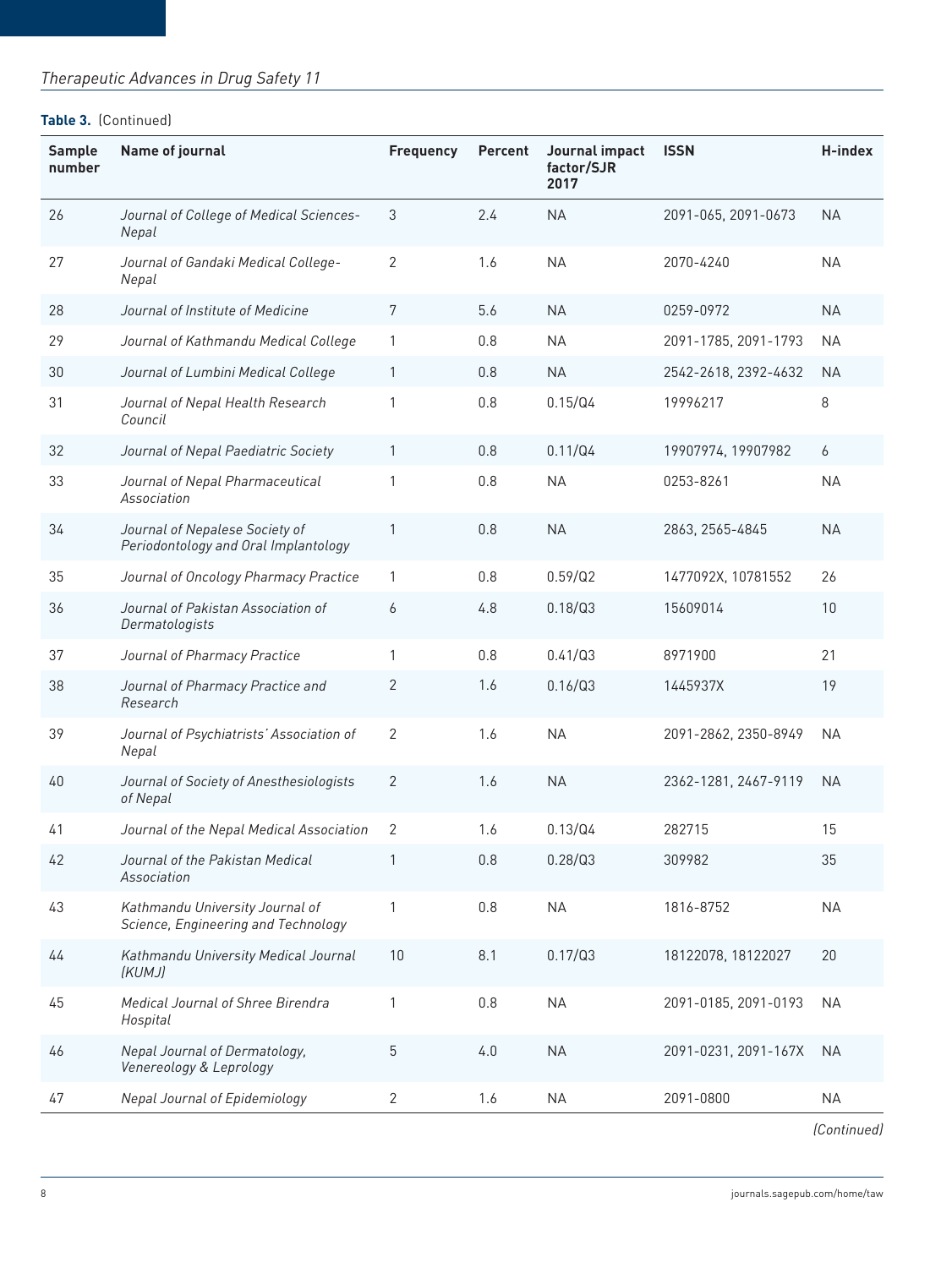## **Table 3.** (Continued)

| Sample<br>number | Name of journal                                             | <b>Frequency</b> | <b>Percent</b> | Journal impact<br>factor/SJR<br>2017 | <b>ISSN</b>          | H-index   |
|------------------|-------------------------------------------------------------|------------------|----------------|--------------------------------------|----------------------|-----------|
| 48               | <b>Nepal Journal of Neuroscience</b>                        | $\mathbf{1}$     | 0.8            | <b>NA</b>                            | 1813-1948, 1813-1956 | <b>NA</b> |
| 49               | Nepal Journal of Obstetrics and<br>Gynaecology              | $\overline{2}$   | 1.6            | <b>NA</b>                            | 1999-9623, 1999-8546 | <b>NA</b> |
| 50               | Nepalese Heart Journal                                      | 2                | 1.6            | <b>NA</b>                            | 2091-2978, 2382-5464 | <b>NA</b> |
| 51               | Pakistan Journal of Pharmaceutical<br><b>Sciences</b>       | 3                | 2.4            | 0.36/Q2                              | 1011601X             | 33        |
| 52               | Pharmacology online                                         | 4                | 3.2            | 0.16/Q4                              | 18278620             | 20        |
| 53               | <b>Pharmacy Practice</b>                                    | 3                | 2.4            | 0.45/Q2                              | 1885642X, 18863655   | 17        |
| 54               | Research in Social and Administrative<br>Pharmacy           | $\mathbf{1}$     | 0.8            | 0.9/Q1                               | 15517411             | 33        |
| 55               | SAARC Journal of Tuberculosis, Lung<br>Diseases & HIV/AIDS  | $\overline{2}$   | 1.6            | <b>NA</b>                            | 1818-9741, 2091-0959 | <b>NA</b> |
| 56               | Saudi Pharmaceutical Journal                                | $\mathbf{1}$     | 0.8            | 0.69/Q1                              | 13190164             | 30        |
| 57               | <b>Southern Med Review</b>                                  | 1                | 0.8            | <b>NA</b>                            | <b>NA</b>            | <b>NA</b> |
| 58               | The International Journal of Risk and<br>Safety in Medicine | $\mathbf{1}$     | 0.8            | 0.32/Q3                              | 9246479              | 19        |
| 59               | The Internet Journal of Dermatology                         | $\overline{2}$   | 1.6            | <b>NA</b>                            | 1531-2976            | <b>NA</b> |
| 60               | Timisoara Medical Journal                                   | $\mathbf{1}$     | 0.8            | $\mathsf 0$                          | 1583526X, 15835251   | 4         |
| 61               | <b>Tropical Doctor</b>                                      | 1                | 0.8            | 0.33/Q3                              | 494755               | 30        |
| 62               | Value in Health                                             | 2                | 1.6            | 1.78/Q1                              | 15244733, 10983015   | 82        |
|                  | Total                                                       | 124              | 100.0          |                                      |                      |           |

NA, not available; –, not given.

IF, impact factor; ISSN, international standard serial number; SJR, scientific journal ranking.

their infancy. We have not included drug bulletins or pharmacy newsletters, and we did not perform a manual search of thesis or projects undertaken by undergraduates, graduates, and PhD students in libraries of the different colleges and universities of Nepal. Second, the search strategy used in the current bibliometric study was held to be trustworthy and valid; however, the search strategy probably contained non-negligible errors that cannot be ignored completely. Third, the latest published articles, which were published after December 2018, have not been included in this study. It could have added to the study. Another significant limitation is that the keywords used might not be fully inclusive of

|  | Table 4. Type of publications recorded. |  |
|--|-----------------------------------------|--|
|  |                                         |  |

| <b>Type of publication</b> | <b>Frequency</b> | <b>Percent</b> |
|----------------------------|------------------|----------------|
| Original research article  | 52               | 41.9           |
| Case report                | 39               | 31.2           |
| Review article             | 12               | 9.7            |
| Short communication        | 10               | 8.1            |
| Letter to editor           | 7                | 5.6            |
| Brief report               | $\mathfrak{D}$   | 1.6            |
| Case series                | 1                | 0.8            |
| <b>Education forum</b>     | 1                | 0.8            |
| Total                      | 124              | 100            |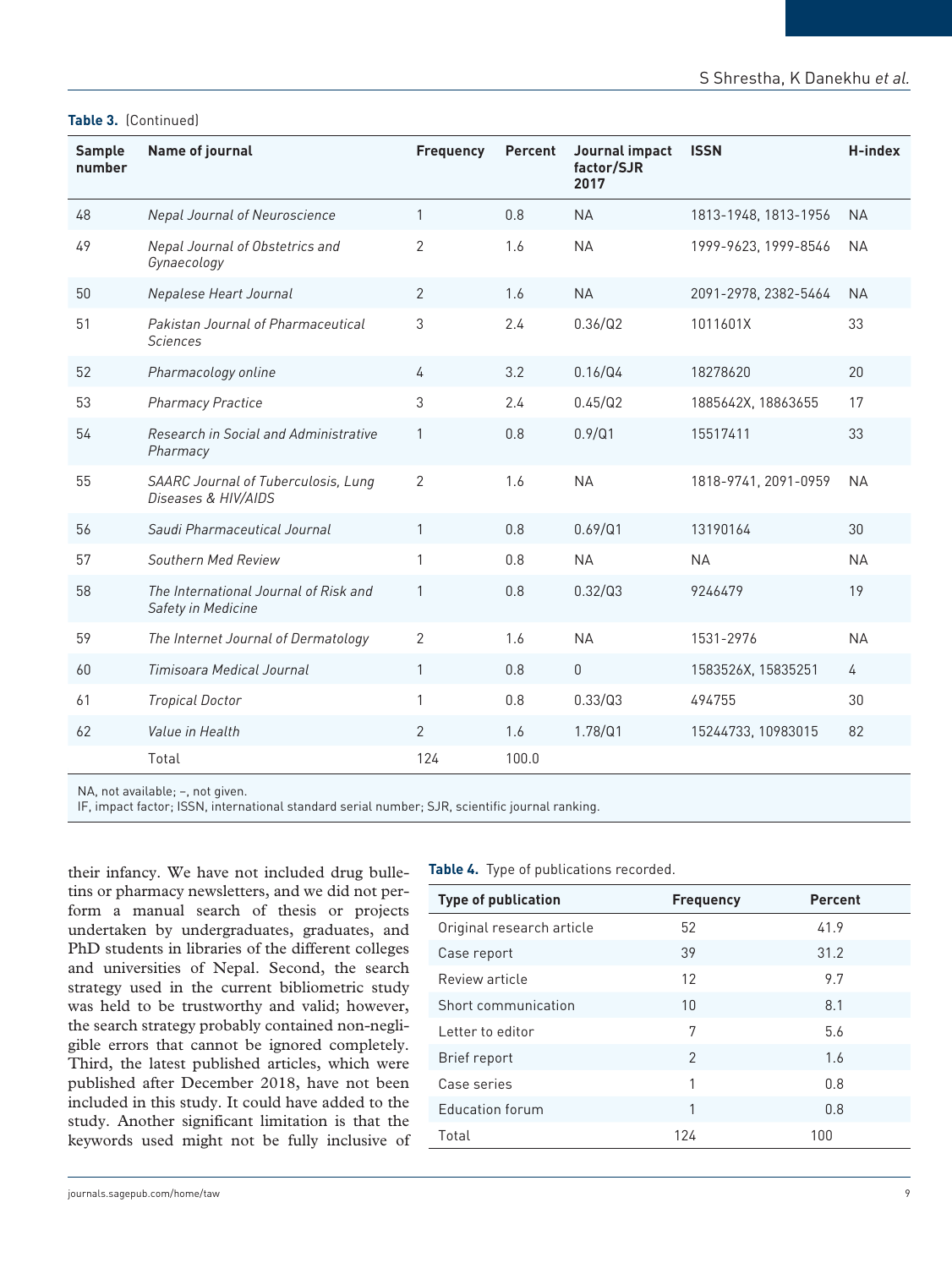| Sample number                 | Category                                                                        | <b>Research domains</b>                                                                                       | $\mathbf n$ | $\%$  |  |
|-------------------------------|---------------------------------------------------------------------------------|---------------------------------------------------------------------------------------------------------------|-------------|-------|--|
| 1.                            | ADRs (incidence, types of therapeutic categories, prevention<br>and management) |                                                                                                               | 88          | 74.1  |  |
|                               |                                                                                 | Cutaneous adverse drug reactions                                                                              | 33          | 37.5  |  |
|                               |                                                                                 | ADRs due to generally prescribed drugs                                                                        | 12          | 13.63 |  |
|                               |                                                                                 | ADRs related to antitubercular medicines                                                                      | 11          | 12.5  |  |
|                               |                                                                                 | ADRs related to chemotherapy drugs                                                                            | 5           | 5.7   |  |
|                               |                                                                                 | ADRs due to antihypertensive medicines                                                                        | 5           | 5.7   |  |
|                               |                                                                                 | ADRs related neuropsychiatric manifestations                                                                  | 3           | 3.4   |  |
|                               |                                                                                 | ADRs due to antileprotic medicines                                                                            | 2           | 2.2   |  |
|                               |                                                                                 | ADRs related to oral hypoglycemic agents                                                                      | 1           | 1.1   |  |
|                               |                                                                                 | ADRs due to anti filarial medicines                                                                           | 1           | 1.1   |  |
|                               |                                                                                 | Others therapeutic categories                                                                                 | 15          | 17.0  |  |
| 2.                            |                                                                                 | Policy and suggestions for strengthening national and<br>regional pharmacovigilance centers of Nepal          | 18          | 14.5  |  |
| 3.                            |                                                                                 | Knowledge, attitude and practice of pharmacovigilance and<br>ADR among healthcare professionals and consumers | 6           | 4.8   |  |
| 4.                            |                                                                                 | Educational intervention health care professionals and<br>consumers pharmacovigilance and ADR among           | 7           | 5.6   |  |
| 5.                            |                                                                                 | Drug withdrawal due to ADRs                                                                                   | 1           | 0.8   |  |
| ADRs. adverse drug reactions. |                                                                                 |                                                                                                               |             |       |  |

**Table 5.** Research categories and research domains.

ADRs, adverse drug reactions.

possible keywords and there is the possibility of false-positive and false-negative outcomes. Nevertheless, the authors did their best to validate the data by reviewing manually, and tried to make an inclusive assessment of PV and ADRs research productivity in Nepal that ideally will be a positive and progressive expansion to the literature on PV and ADRs.

#### *Take-home messages*

As the significant focus of this study was Nepal only, our future research plan and our recommendations for the scientific community who are interested in ADRs and PV are as follows. First, a need to carry out in-depth systematic reviews of the literature by PV categories, ADR categories, by adverse events categories, by other categories (e.g. drug–drug interactions, medication errors), and by geographical demarcation (e.g. pharmacovigilance and ADR reporting activities within the South Asia or Asia region). Geographical demarcation need not be limited to any specific region; the PV activities of the world can be taken. Second, drug safety is an important area and Nepalese healthcare professionals should be aware of the noxious effects of drugs. Drug regulatory authorities like the DDA as well as consumers also need to be aware of safe drug use. Awareness of drug safety among all stakeholders, such as healthcare providers, regulatory authorities and consumers, aids in early detection and prevention of ADR. Furthermore, studies on different aspects of the ADR process, monitoring and outcomes can provide insights into the state of PV in Nepal and can provide recommendations for further improvements. Third, healthcare professionals and policymakers should focus on PV and ADR reporting so that the national PV system can be improved and the quality use of medicines can be promoted. Fourth, there is an increase in collaborative work in research and it is important to analyze links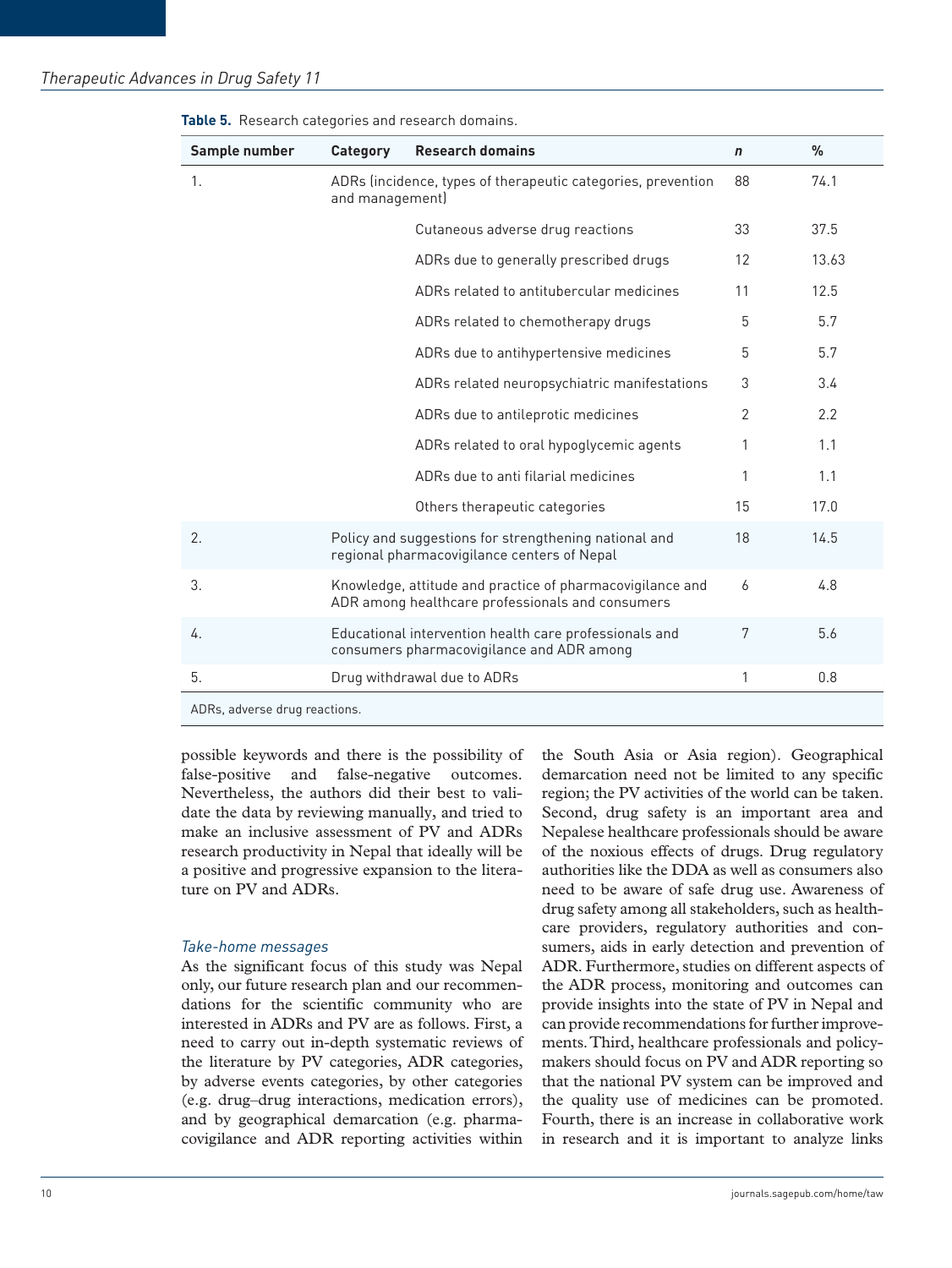

**Figure 3.** Word cloud generator of PV and ADR keywords. ADR, adverse drug reaction; PV, pharmacovigilance.

between scientific researchers in different countries. Further, investments in research should be increased in international research collaborations, and research networks should be encouraged to prioritize research in drug safety. Finally, the results of this study will form a useful baseline to be used by scientific researchers globally. During this bibliographic research, authors could not find articles related to transnational PV with information on new drug safety signals and regulatory actions. Hence, it is important for health professionals and policymakers in each country to enhance PV mechanisms that could potentially benefit regulatory decision making.

#### **Conclusion**

This study has summarized research trends in Nepal concerning PV and ADR. It shows that there is a need to study and evaluate ADR and PV in Nepal to improve PV practice and promote quality use of medicines. This study presents a bibliometric overview of publications on PV and ADRs in Nepal through the analysis of temporal research productivity, analysis of types of research papers, and providing a list of journals where these papers are published.

#### **Acknowledgements**

The author(s) would like to acknowledge João Batista Ferreira, Department of Management and Economics, Universidade Federal de Lavras (UFLA), Lavras/MG, Brazil for his contribution to the analysis of keywords.

#### **Author contributions**

SS and KD conceived the study. SS, KD, BKC, and SP developed the methods. SS, KD, and SP collected, checked and screened the obtained information. SS and KD analyzed the data. SS, KD, BKC, SP, and MIMI wrote the manuscript. All the authors edited and revised the manuscript, and read and approved the final version of the manuscript.

#### **Funding**

The authors received no financial support for the research, authorship, and/or publication of this article.

## **Conflict of interest statement**

The authors declare that there is no conflict of interest.

#### **Ethical approval and consent to participate**

No ethical approval was needed as this was an analysis of available published research. No authors were communicated for additional information concerning their publications.

## **Consent for publication**

Not applicable.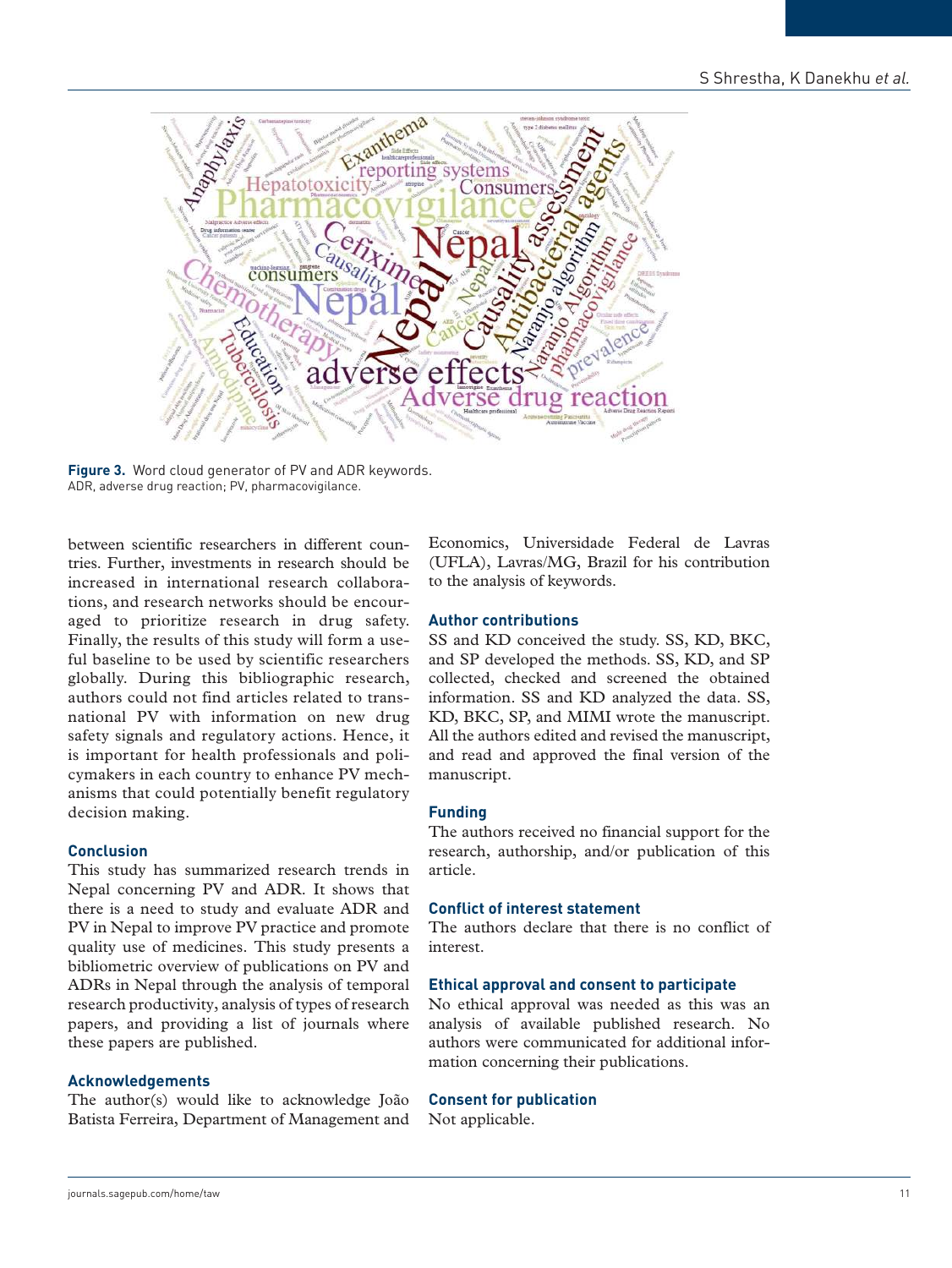# **ORCID iDs**

Sunil Shrestha **h**ttps://orcid.org/0000-0002-9174-7120

Subish Palaian https://orcid.org/0000-0002 9323-3940

# **References**

- 1. World Health Organization. *Safety of medicines: a guide to detecting and reporting adverse drug reactions: why health professionals need to take action*. Geneva: World Health Organization, 2002.
- 2. Davies EC, Green CF, Taylor S*, et al*. Adverse drug reactions in hospital in-patients: a prospective analysis of 3695 patient-episodes. *PLoS One* 2009; 4: e4439.
- 3. Lazarou J, Pomeranz BH and Corey PN. Incidence of adverse drug reactions in hospitalized patients: a meta-analysis of prospective studies. *JAMA* 1998; 279: 1200–1205.
- 4. Adhikary J, Basavaraj B, Adarsh E*, et al*. A study to assess knowledge, attitude and practice of adverse drug reaction reporting among physicians in a tertiary care hospital. *J Evol Med Dent Sci* 2013; 2: 1027–1035.
- 5. Olsson S, Pal SN, Stergachis A*, et al*. Pharmacovigilance activities in 55 low-and middle-income countries. *Drug Saf* 2010; 33: 689–703.
- 6. World Health Organization. *WHO guidelines on safety monitoring of herbal medicines in pharmacovigilance systems*. Geneva: World Health Organization, 2004.
- 7. Fornasier G, Francescon S, Leone R*, et al*. An historical overview over Pharmacovigilance. *Int J Clin Pharm* 2018; 40: 744–747.
- 8. Uppsala Monitoring Centre. *Members of the WHO programme for international drug monitoring*, https://www.who-umc.org/globalpharmacovigilance/members/who-programmemembers/.
- 9. Government of Nepal, Department of Drug Administration, Ministry of Health and Population. *Pharmacovigilance*, http://www.dda. gov.np/content/pharmacovigilance (2018).
- 10. Rosas SR, Kagan JM, Schouten JT*, et al*. Evaluating research and impact: a bibliometric analysis of research by the NIH/NIAID HIV/ AIDS clinical trials networks. *PLoS One* 2011; 6: e17428.
- 11. Murphy LS, Kraus CK, Lotfipour S*, et al*. Measuring scholarly productivity: a primer for junior faculty. Part III: understanding publication metrics. *West J Emerg Med* 2018; 19: 1003–1011.
- 12. Huang HC, Wang CH, Chen PC*, et al*. Bibliometric analysis of medication errors and adverse drug events studies. *J Patient Saf* 2019; 15; 128–134.
- 13. Rodrigues SP, van Eck NJ, Waltman L*, et al*. Mapping patient safety: a large-scale literature review using bibliometric visualisation techniques. *BMJ Open* 2014; 4: e004468.
- 14. Palaian S, Ibrahim MI and Mishra P. Pattern and quality of scientific communications on drug safety produced by a regional pharmacovigilance center in Nepal. *Pharm Pract (Granada)* 2010; 8: 179–186.
- 15. Sweileh WM, Wickramage K, Pottie K*, et al*. Bibliometric analysis of global migration health research in peer-reviewed literature (2000– 2016). *BMC Public Health* 2018; 18: 777.
- 16. Liao H, Tang M, Luo L*, et al*. A bibliometric analysis and visualization of medical big data research. *Sustainability* 2018; 10: 166.
- 17. Van Raan AF. The use of bibliometric analysis in research performance assessment and monitoring of interdisciplinary scientific developments. *Technology Assessment-Theory and Practice* 2003; 1: 20–29.
- 18. Subedi N. Systemic adverse drug reactions of antihypertensive agents. *Value Health* 2016; 19: A862.
- 19. Gupta S, Mishra P, Palaian S*, et al*. Probable cutaneous allergic response to subcutaneous heparin-a case report. *Acta Dermatovenerol Alp Pannonica Adriat* 2006; 15: 98.
- 20. Shrestha JTM, Shrestha H, Prajapati M*, et al*. Adverse effects of oral hypoglycemic agents and adherence to them among patients with type 2 diabetes mellitus in Nepal. *J Lumbini Med Col* 2017; 5: 34–40.
- 21. Nepali N, Alam K, Khan G*, et al*. Phenobarbitone-induced erythema multiformemacular type in an 8-year-old child-a case report. *J Pak Assoc Dermatol* 2016; 18: 60–63.
- 22. Rauniar G and Panday D. Adverse drug reaction (ADR) monitoring at the eastern regional pharmacovigilance centre, Nepal. *Kathmandu Univ Med J (KUMJ)* 2017; 15: 296–300.
- 23. Shrestha A, Regmi B, Pokhrel D*, et al*. Prevalence and types of cutaneous drug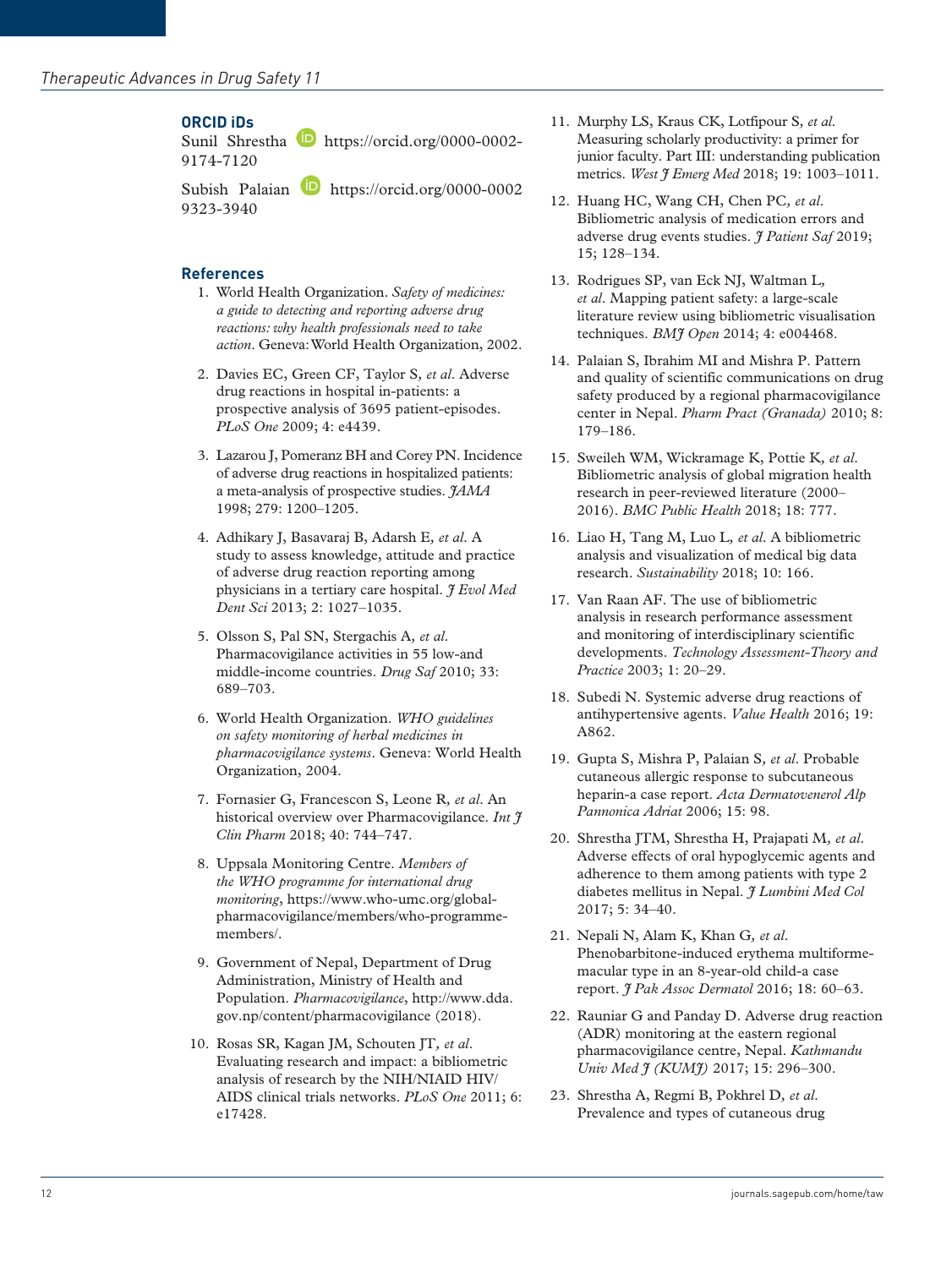reactions in two institutes. *I Inst Med* 2011; 33: 3.

- 24. Chhetri AK, Saha A, Verma SC*, et al*. A study of adverse drug reactions caused by first line anti-tubercular drugs used in directly observed treatment, short course (DOTS) therapy in Western Nepal, Pokhara. *J Pak Med Assoc* 2008; 58: 531–536.
- 25. Sigdel M, Dhakal SR, Kandel P*, et al*. A study of adverse drug reactions caused by second line anti-tubercular drugs used in Nepal. *Int J Health Sci Res* 2016; 6: 201–208.
- 26. Neupane GP and Rai M. Adverse drug reaction profile and prescription pattern of antihypertensive drug monotherapy at tertiary care hospital Nepalgunj, Nepal. *Int J Basic Clin Pharmacol* 2017; 7: 75–79.
- 27. Neupane S and Basnet B. Cutaneous adverse drug reactions: a four-year study from western Nepal. *J Gandaki Med Coll-Nepal* 2017; 10: 21–26.
- 28. Neupane S and Sharma SR. Adverse drug reactions: a 6-month teaching hospital based study from Mid-Western Nepal. *J Clin Diagn Res* 2012; 6: 445–448.
- 29. Santosh K, Tragulpiankit P, Gorsanan P*, et al*. Strengthening the pharmacovigilance programme in Nepal. *Nepal J Epidemiol* 2013; 3: 230–235.
- 30. Jha N, Rathore DS, Shankar PR*, et al*. Strengthening adverse drug reaction reporting in Nepal. *Asian J Med Sci* 2015; 6: 9–13.
- 31. Angadi SS and Karn A. Ibuprofen induced Stevens-Johnson syndrome-toxic epidermal necrolysis in Nepal. *Asia Pac Allergy* 2016; 6: 70–73.
- 32. Poudel RR and Kafle NK. Tizanidineinduced acute severe cystitis in a female taking famotidine. *Clin Pharmacol* 2015; 7: 83.
- 33. Guragain S, Upadhayay N and Bhattarai BM. Adverse reactions in leprosy patients who underwent dapsone multidrug therapy: a retrospective study. *Clin Pharmacol* 2017; 9: 73.
- 34. Palaian S, Ibrahim MI and Mishra P. Pattern and quality of scientific communications on drug safety produced by a regional pharmacovigilance center in Nepal. *Pharm Pract (Granada)* 2010; 8: 179.
- 35. Palaian S, Ibrahim MI and Mishra P. Pattern of adverse drug reactions reported by the community pharmacists in Nepal. *Pharm Pract (Granada)* 2010; 8: 201.
- 36. Comstock GW. Comment by Professor Comstock. *Tubercle* 1991; 72: 305.
- 37. Jha N, Bajracharya O, Shrestha R*, et al*. Starting a pharmacovigilance program within a teaching hospital: challenges and experiences from Lalitpur, Nepal. *South Med Rev* 2009; 2: 7.
- 38. Palaian S, Mishra P, Shankar P*, et al*. Safety monitoring of drugs-–where do we stand? *Kathmandu Univ Med J (KUMJ)* 2006; 4: 119–127.
- 39. Das B, Deo S, Jha N*, et al*. Knowledge, attitudes and practices (KAP) regarding the management of diarrhea by pharmacists and licensed drug sellers in eastern Nepal. *Southeast Asian*  $\tilde{\tau}$  Trop *Med Public Health* 2005; 36: 1562.
- 40. Das B, Rauniar G and Bhattacharya S. Medical errors challenges for the health professionals: need of Pharmacovigilance to prevent. *JNMA J Nepal Med Assoc* 2006; 45: 273–278.
- 41. Palaian S, Mishra P, Shankar P*, et al*. Contribution of the regional drug information center towards drug safety. *JNMA J Nepal Med Assoc* 2006; 45: 216–218.
- 42. Mallik S, Palaian S, Ojha P*, et al*. Pattern of adverse drug reactions due to cancer chemotherapy in a tertiary care teaching hospital in Nepal. *Pak J Pharm Sci* 2007; 20: 214–218.
- 43. Jha N, Bajracharya O and Namgyal T. Prevalence of adverse drug reactions with commonly prescribed drugs in different hospitals of Kathmandu valley. *Kathmandu Univ Med J (KUMJ)* 2007; 5: 504–510.
- 44. Alam K and Palaian S. Prevalence of adverse drug reactions with commonly prescribed drugs in different hospitals of Kathmandu valley. *Kathmandu Univ Med J (KUMJ)* 2008; 6: 148.
- 45. Subish P, Mishra P and Shankar P. Systemic adverse drug reactions: a preliminary report from the regional pharmacovigilance center, western Nepal. *Pak J Pharm Sci* 2008; 21: 465–467.
- 46. Kishore PV, Palaian S, Ojha P*, et al*. Pattern of adverse drug reactions experienced by tuberculosis patients in a tertiary care teaching hospital in Western Nepal. *Pak J Pharm Sci* 2008; 21: 51–56.
- 47. Khanal S, Gyawali S, Kanodia R*, et al*. Pharmacovigilance: urgent need in midwestern region of Nepal. *Kathmandu Univ Med J* 2009; 7: 470.
- 48. Palaian S, Khanal S, Alam K*, et al*. Introducing pharmacovigilance to postgraduate pharmacy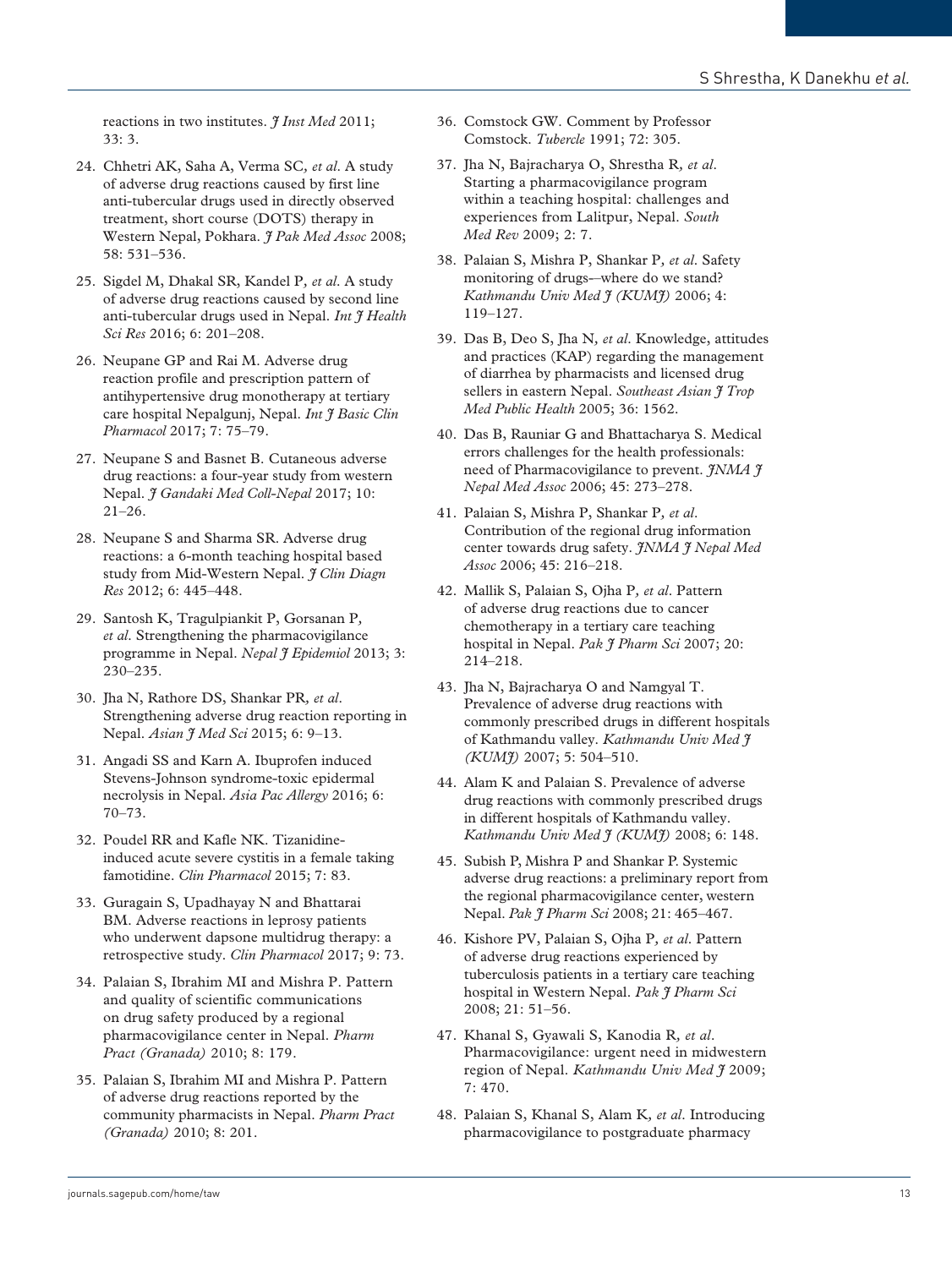students in Nepal. *Am I Pharm Educ* 2009; 73: 114.

- 49. Khanal S, Poudel A, Sharan K*, et al*. Oncology pharmacy practice in a teaching hospital in Nepal. *J Oncol Pharm Pract* 2010; 16: 75–79.
- 50. Palaian S, Ibrahim MI, Mishra P*, et al*. Pharmacovigilance activities in Nepal. *Drug Saf* 2010; 33: 889.
- 51. Subish P, Izham M, Mishra P*, et al*. Education sessions for pharmacy students on pharmacovigilance: a preliminary study. *J Clin Diagn Res* 2010; 4: 2427–2432.
- 52. Palaian S, Ibrahim MI and Mishra P. Health professionals' knowledge, attitude and practices towards pharmacovigilance in Nepal. *Pharm Pract (Granada)* 2011; 9: 228.
- 53. Jha N, Shankar P, Bajracharya O*, et al*. Adverse drug reaction reporting in a pharmacovigilance centre of Nepal. *Australas Med J* 2012; 5: 268.
- 54. Santosh K, Tragulpiankit P, Gorsanan S*, et al*. Attitudes among healthcare professionals to the reporting of adverse drug reactions in Nepal. *BMC Pharmacol Toxicol* 2013; 14: 16.
- 55. Bhuvan K, Alrasheedy AA and Ibrahim MI. Do community pharmacists in Nepal have a role in adverse drug reaction reporting systems? *Australas Med J* 2013; 6: 100.
- 56. Santosh KC, Tragulpiankit P, Edwards IR*, et al*. Knowledge about adverse drug reactions reporting among healthcare professionals in Nepal. *Int J Risk Saf Med* 2013; 25: 1–16.
- 57. Bhuvan KC, Alrasheedy AA and Ibrahim MI. A case report from Nepalese community pharmacy on levofloxacin induced severe abdominal pain. *Saudi Pharm J* 2013; 21: 323–325.
- 58. Jha N, Rathore DS, Shankar PR*, et al*. An educational intervention's effect on healthcare professionals' attitudes towards pharmacovigilance. *Australas Med J* 2014; 7: 478.
- 59. Jha N, Rathore DS, Shankar PR*, et al*. Pharmacovigilance knowledge among patients at a teaching hospital in Lalitpur district, Nepal. *J Clin Diagn Res* 2014; 8: 32.
- 60. Jha N, Rathore DS, Shankar PR*, et al*. Need for involving consumers in Nepal's pharmacovigilance system. *Australas Med J* 2014; 7: 191.
- 61. Alam K, Shakya R and Ojha P. Reporting adverse drug reactions among hospitalized

medical patients: a prospective study from tertiary care hospital in western Nepal. *Nepal J Epidemiol* 2014; 4: 330–336.

- 62. Rauniar G and Panday D. Adverse drug reaction (ADR) monitoring at the eastern regional pharmacovigilance centre, Nepal. *Kathmandu Univ Med J (KUMJ)* 2017; 15: 296–300.
- 63. Jha N, Rathore DS, Shankar PR*, et al*. Effect of an educational intervention on knowledge and attitude regarding pharmacovigilance and consumer pharmacovigilance among community pharmacists in Lalitpur district, Nepal. *BMC Res Notes* 2017; 10: 4.
- 64. Shrestha S, Shrestha S and Khanal S. Establishment of the first cancer hospital-based pharmacovigilance center in Nepal. *Res Social Adm Pharm* 2018; 14: 1088–1089.
- 65. Shrestha S, Shakya R, Shrestha S*, et al*. Adverse drug reaction due to cancer chemotherapy and its financial burden in different hospitals of Nepal. *Int J Pharmacovigilance* 2017; 2: 1–7.
- 66. Shrestha S, Ghimire BR, Shakya S*, et al*. Macula erythematous rash due to temozolomide involving head and neck region only. *Int J Pharmacovigilance* 2018; 3: 1–2.
- 67. Shankar PR, Subish P, Mishra P*, et al*. Teaching pharmacovigilance to medical students and doctors. *Indian J Pharmacol* 2006; 38: 316.
- 68. Mishra P, Subish P, Gupta S*, et al*. Pattern and economic impact of cutaneous adverse drug reactions: initial experiences from the regional pharmacovigilance center, Western Nepal. *Int J Risk Saf Med* 2006; 18: 163–171.
- 69. Shankar PR. Pharmacovigilance in Nepal: whose baby is it anyway? *Australas Med J* 2013; 6: 132.
- 70. Dubey A, Prabhu S, Shankar PR*, et al*. Cutaneous adverse drug reactions to modern medicines and initial experiences from a spontaneous adverse drug reaction reporting program in a tertiary care teaching hospital of Western Nepal. *J Pak Assoc Dermatol* 2016; 15: 222–226.
- 71. Thapaliya K, Shrestha A, Prajapti A*, et al*. Study of pattern of adverse drug reaction due to cancer chemotherapy and their management in hospitalized patient in BP Koirala memorial cancer hospital. *J Chitwan Med Coll* 2014; 4: 24–28.
- 72. Palaian S, Ibrahim M, Izham M*, et al*. Development of pharmacovigilance training module for community pharmacists in Nepal: a focus group study. *J Pharm Pract* 2016; 7: 130.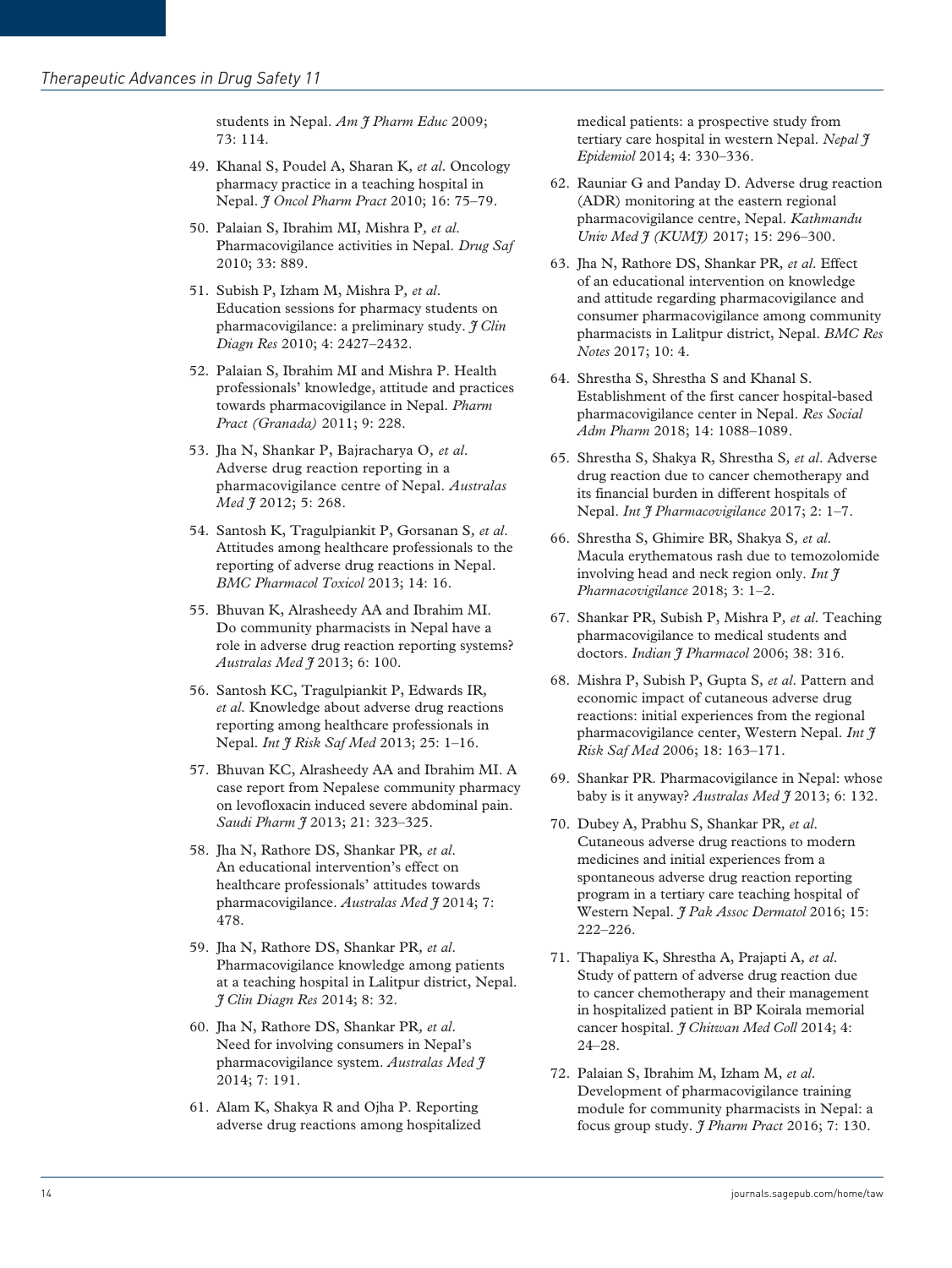- 73. Prabhu MM, Prabhu S, Mishra P*, et al*. Digital gangrene due to dopamine infusion-a case report. *J Pak Assoc Dermatol* 2016; 15: 197–199.
- 74. Paudel R, Palaian S, Kishore PV*, et al*. Peripheral edema due to S-amlodipine–a report of three cases. *J Clin Diagn Res* 2007; 1: 533–536.
- 75. Paudel R, Kishore PV, Mishra P*, et al*. Clonidine induced acute urticarial rashes-a case report and review of literature. *J Pharm Pract Res* 2006; 36: 218.
- 76. Prabhu MM, Prabhu SM, Mishra P*, et al*. Local eczematous allergic reaction to the menadione (vitamin k3) injection. *Timisaura Med J*. 2005; 55.
- 77. Dwari B, Bajracharya S, Gupta S*, et al*. 67. Fixed drug eruption due to co-trimoxazole: a case report. *J Inst Med* 2007; 28.
- 78. Nepali N, Kalam A, Subish P*, et al*. Hemoglobinurea due to ofloxacin in a 9 year old child-a case report. *Pharmacology online*. 2007; 1: 1–5.
- 79. Dwari BC, Bajracharya S, Mishra P*, et al*. Morbilliform rashes due to erythromycin in a patient with herpes zoster infection. *J Pak Assoc Dermatol* 2016; 17: 125–129.
- 80. Palaian S, Kishore P and Mishra P. Co-amoxiclav: a common antibiotic with an uncommon presentation of anaphylaxis-a rare case report. *Pharmacology online* 2007; 1: 6–10.
- 81. Dwari BC, Palaian S, Arulamudhan R*, et al*. Stevens-Johnson syndrome due to sulfasalazine. *Pharmacology online* 2007; 1: 17–22.
- 82. Shakya R, Rao BS and Shrestha B. Incidence of hepatotoxicity due to antitubercular medicines and assessment of risk factors. *Ann Pharmacother* 2004; 38: 1074–1079.
- 83. Palaian S, Mishra P, Bista D*, et al*. 57. Safety profile of herbal drugs: urgent need for monitoring. *J Inst Med* 2007; 28.
- 84. Shankar P and Subish P. Designing a spontaneous adverse drug reaction reporting form: an exercise for medical students. *Int J Risk Saf Med* 2006; 18: 115–119.
- 85. Dubey A, Prabhu S, Shankar PR*, et al*. Dermatological adverse drug reactions due to systemic medications–a review of literature. *J Pakistan Assoc Dermatologists* 2006; 16: 28–38.
- 86. Shrestha R, Shakya S, Bista D*, et al*. Case studies of hospitalized patients due to drug related complications. *Kathmandu Univ J Sci Eng Technol* 2006; 2: 1–9.
- 87. Shankar R. Increasing ADR reporting in Nepal. *Nepal J Epidemiol* 2013; 3: 252.
- 88. Adhikari SR, Pandey AR, Ghimire M*, et al*. Universal access to essential medicines: an evaluation of Nepal's free health care scheme. *J Nepal Health Res Counc* 2018; 16: 36–42.
- 89. Gurung S and Pandey RA. Perception of side effects of chemotherapy among cancer patients in BP Koirala Memorial Cancer Hospital Bharatpur, Nepal. *J Coll Med Sci Nepal* 2015; 11: 14–19.
- 90. Katuwal N, Khatri D, Shrestha DB*, et al*. A study on mefloquine-associated neuropsychiatric manifestations among Nepalese soldiers posted for United Nations peace mission. *J Kathmandu Med Coll* 2018; 7: 97–101.
- 91. Giri A, Srivastav V, Suwal A*, et al*. A study of complications following self-administration with medical abortion pills. *Nepal J Obstet Gynecol* 2015; 10: 20–24.
- 92. Kanchan K and Thapa RK. Comparison of azithromycin and doxycycline in treatment of acute uncomplicated pelvic inflammatory disease. *Med J Shree Birendra Hosp* 2017; 16: 24–29.
- 93. Paudel S, Chetty MS, Laudari S*, et al*. Adverse drug reactions of antihypertensive agents at tertiary care hospital in central Nepal. *J Coll Med Sci Nepal* 2017; 13: 284–289.
- 94. Bista D, Shrestha BR, Rai P*, et al*. Pattern of adverse drug reactions reported to the regional Pharmacovigilance center at Nepal Medical College and Teaching Hospital, Kathmandu. *J Nepal Pharmaceutical Assoc* 2012; 26: 54–61.
- 95. Subish P, Izham MM, Mishra P*, et al*. Safety alerts on Rosiglitazone. *J Inst Med* 2009: 32–33.
- 96. Kokkada S, Barthakur R, Natarajan M*, et al*. Ocular side effects of antitubercular drugs-a focus on prevention, early detection and management. *Kathmandu Univ Med J (KUMJ)* 2005; 3: 438–441.
- 97. Mishra P and Palaian S. Withdrawal of rofecoxib - a wake up call for drug safety. *Kathmandu Univ Med J (KUMJ)* 2004; 2: 360–360.
- 98. Prabhu MM, Prabhu S, Mishra P*, et al*. Cellulitis-like fixed drug eruption attributed to paracetamol (acetaminophen). *Dermatol Online J* 2005; 11: 24.
- 99. Shrestha D, Gurung D and Kumar A. Severe cutaneous adverse reactions: an evidence based approach. *J Inst Med* 2007; 27.
- 100. Parajuli S, Paudel U, Poudyal AK*, et al*. A clinical study of steroid induced dermatoses.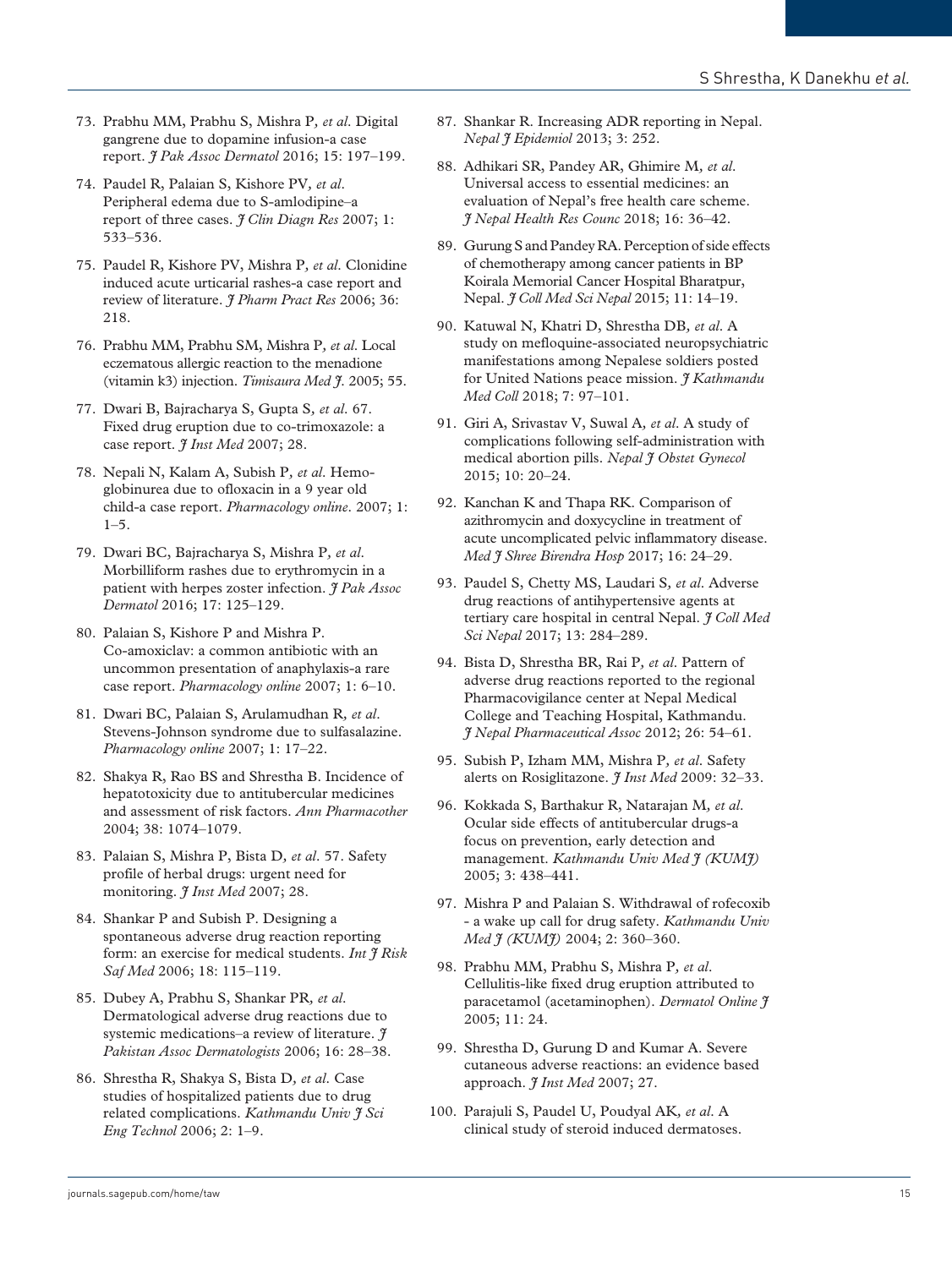*Nepal J Dermatol Venereol Leprol* 2018; 16: 12–16.

- 101. Shah B, Taparia R and Mishra A. Olanzapineinduced convulsive status epilepticus: a case report from Eastern Nepal. *J Psych Assoc Nepal* 2018; 7: 68–70.
- 102. Hirachan R, Gopi P, Bibek R*, et al*. Anaphylaxis to ceftriaxone–evaluation of two cases. *J Gandaki Med Coll-Nepal* 2018; 11: 82–84.
- 103. Shah N and Paudel R. Pentazocine induced ulcers: a presentation of drug abuse. *J BP Koirala Inst Health Sci* 2018; 1: 75–77.
- 104. Mishra DR, Dahal K and Gupta P. Pantoprazole induced thrombocytopenia: a case report. *J BP Koirala Inst Health Sci* 2018; 1: 105–107.
- 105. Sharma SK, Dubey L, Guruprasad S*, et al*. Contrast induced nephropathy-cardiologist perspective. *Nepal Heart J* 2013; 10: 30–37.
- 106. Jha N, Rathore DS, Shankar PR*, et al*. Knowledge, attitude and practice regarding pharmacovigilance and consumer pharmacovigilance among consumers at Lalitpur district, Nepal. *J Nepal Health Res Counc* 2017;  $15:31-37$
- 107. Bhatt CP and KC B. Side effects associated with drugs used in treatment of multi drug resistant tuberculosis and treatment related factors of multi drug resistant tuberculosis patients In Kathmandu valley. *SAARC J Tuberculosis, Lung Dis HIV/AIDS* 2017; 14: 1–6.
- 108. Paudel U, Parajuli S and Pokhrel D. Patterns and outcomes of cutaneous adverse drug reactions in a hospital based study. *Nepal J Dermatol Venereol Leprol* 2017; 15: 44–48.
- 109. Aryal E, Rajbhandari M and Bhattarai S. Lansoprazole–induce black hairy tongue-a case report. *Nepal J Dermatol Venereol Leprol* 2017; 15: 52–54.
- 110. Hirachan A, Baral S, Shareef M*, et al*. Amlodipine overdose with hypotension and noncardiogenic pulmonary edema. *Nepal Heart J* 2016; 13: 27–29.
- 111. Shah S and Lavaju P. Angle closure glaucoma in contralateral eye induced by topical atropine used for treatment of corneal ulcer in the fellow eye. *Health Renaiss* 2013; 11: 290–292.
- 112. Runiar GP, Mishra A. The prevalence of adverse drug reactions ADR in patients at a tertiary care hospital in Nepal a pilot study. *Int J Pharm* Biol 2014; 5: 114–8.
- 113. Upreti A, Joshi D, Rijal B*, et al*. Adverse drug reaction following mass drug administration during the program to eliminate lymphatic filariasis in banke district, Nepal. *Int J Pharm* 2014; 4: 62–67.
- 114. Shrestha D, Dhakal A and Singh K. Erythromycin induced carbamazepine toxicity-a preventable drug interaction. *J Chitwan Med Coll* 2013; 3: 52–53.
- 115. Sigdel M, Dhakal SR, Kandel P*, et al*. A study of adverse drug reactions caused by second line anti-tubercular drugs used in Nepal. *Int J Health Sci Res* 2016; 6: 201–208.
- 116. Jha KK, Chaudhary DP, Rijal T*, et al*. Delayed Stevens–Johnson syndrome secondary to the use of lamotrigine in bipolar mood disorder. *Indian J Psychol Med* 2017; 39: 209.
- 117. Chandra A, Rajbhandari R, Acharya S*, et al*. Vaccine induced acute transverse myelitis: a case report. *Nepal J Neurosci* 2016; 13: 89–91.
- 118. Joshi N, Singh P, Thapa M*, et al*. Olanzapine induced DVT: a case report. *J Psych Assoc Nepal* 2014; 3: 41–42.
- 119. Gurung R, Subedi A and Bhattarai B. Valproic acid induced acute necrotizing pancreatitis. *J Soc Anesthesiol Nepal* 2014; 1: 86–88.
- 120. Roy R, Bhattarai A, Shrestha P*, et al*. Dapsone induced exfoliative dermatitis: a case report. *J Coll Med Sci Nepal* 2010; 6: 64–66.
- 121. Pradhan M and Jha BD. A randomized comparative study of preloading with Ringers lactate and intravenous Ephedrine for the prevention of hypotension due to propofol during induction of general anesthesia. *J Soc Anesthesiol Nepal* 2016; 3: 22–27.
- 122. Karunaratne D and Khatri R. Nimesulide induced Stevens-Johnson syndrome. *Nepal J Dermatol Venereol Leprol* 2010; 9: 25–27.
- 123. Maskey R, Sharma S and Poudel K. Metronidazole induced peripheral neuropathy. *Health Renaiss* 2011; 9: 119–121.
- 124. Roka Y, Roka N and Adhikari H. Lamotrigine induced severe cutaneous reaction. *J Nepal Paediatr Soc* 2012; 32: 172–174.
- 125. Parajuli S, Chaudhary D, Pandey S*, et al*. Leflunomide induced DRESS syndrome: a case report. *Nepal J Dermatol Venereol Leprol* 2012; 10: 46–48.
- 126. Khadka J, Malla P, Jha S*, et al*. The study of drug induced hepatotoxicity in ATT patients attending in national tuberculosis center in